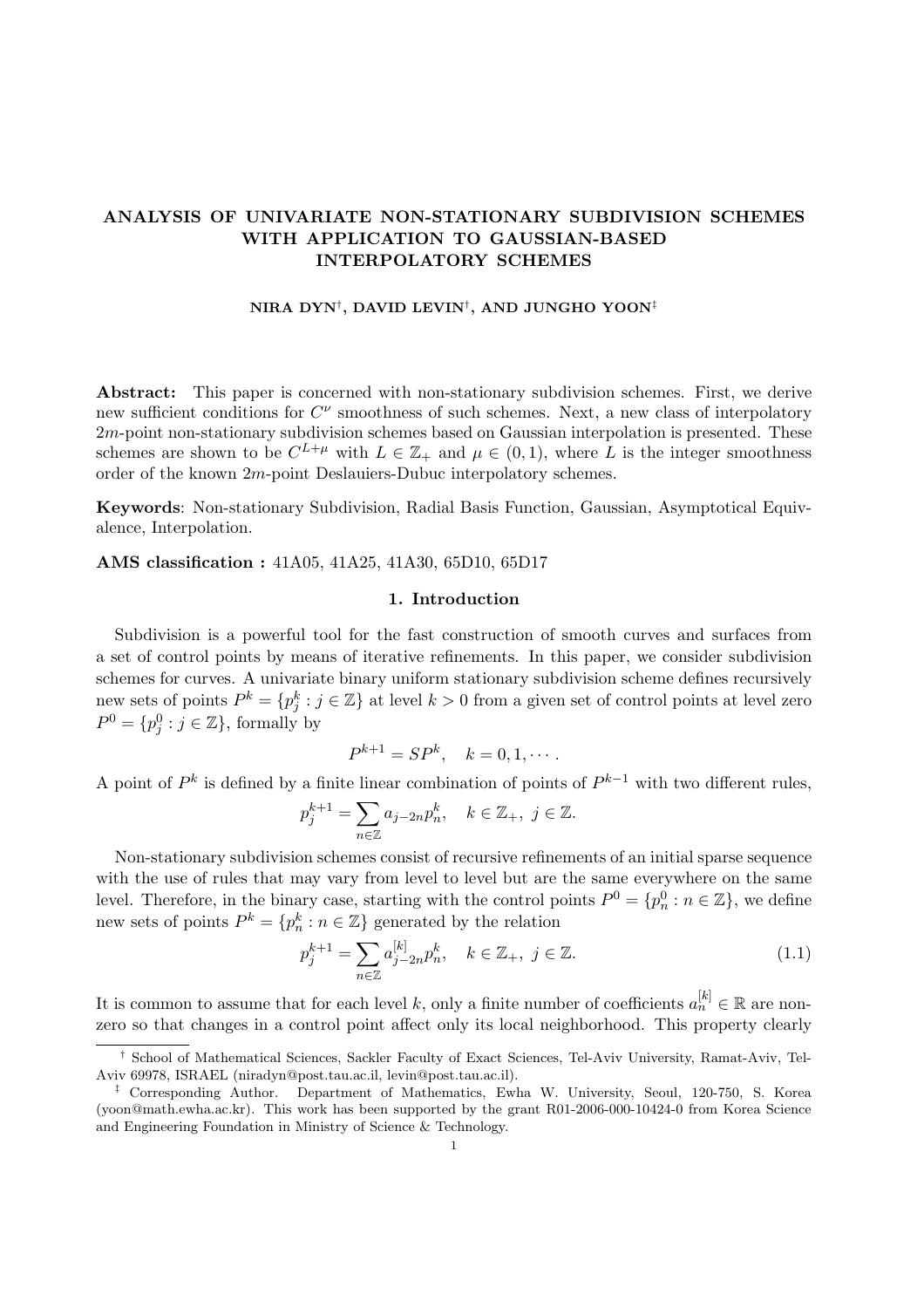facilitates the practical implementation of (1.1). A subdivision scheme is said to be stationary when the masks  $a_n^{[k]}$  are independent of the levels; then we use the notation  $a_n := a_n^{[k]}$ . Nonstationary subdivision schemes are useful because they can provide design flexibility and the mask can be adapted to the geometrical configuration of the given data. Non-stationary subdivision schemes are studied in [2, 8, 10, 18], while a general treatment of stationary schemes can be found in [1, 5, 6, 7, 9].

The analysis of a subdivision scheme can be reduced to the case of initial control points in R since each component of the curve is a scalar function generated by the same subdivision scheme. Therefore, starting with values  $f^0 = \{f_n^0 \in \mathbb{R} : n \in \mathbb{Z}\}$ , we consider  $f^k = \{f_n^k \in \mathbb{R} : n \in \mathbb{Z}\}\$ generated by the relation

$$
f_j^{k+1} = \sum_{n \in \mathbb{Z}} a_{j-2n}^{[k]} f_n^k, \quad k \in \mathbb{Z}_+.
$$

**Definition 1.1.** A binary subdivision scheme is said to be  $C^{\nu}$  if for the initial data  $\delta = \{f_n^0 =$  $\delta_{n,0}: n \in \mathbb{Z}$ , there exists a limit function  $\phi_0 \in C^{\nu}(\mathbb{R}), \phi_0 \neq 0$ , satisfying

$$
\lim_{k \to \infty} \sup_{n \in \mathbb{Z}} |f_n^k - \phi_0(2^{-k}n)| = 0.
$$
\n(1.2)

Natural questions in the analysis of subdivision schemes are the conditions for convergence and the conditions for the limit functions to be  $C^{\nu}$ . In particular, in this study, we are interested in the class of interpolatory subdivision schemes which refine data by inserting values corresponding to intermediate points, using linear combinations of neighboring points. The general form of their refinement rules is as follows:

$$
f_{2j}^{k+1} = f_j^k,
$$
  
\n
$$
f_{2j+1}^{k+1} = \sum_{n \in \mathbb{Z}} a_{2n+1}^{[k]} f_{j-n}^k, \quad j \in \mathbb{Z}, \ k \in \mathbb{Z}_+.
$$

Examples of a such stationary schemes are the four-point scheme by Dyn, Gregory, and Levin ([7]) and the Deslauriers-Dubuc schemes ([6]), where finer level points are determined by local polynomial interpolation of the coarse level points. When the finer level points are determined by  $2m$ -point interpolation from a space of exponential polynomials the resulting scheme is nonstationary, and have smoothness properties as the 2m-point Deslauriers-Dubuc scheme [10].

An analysis of the smoothness of non-stationary subdivision schemes is discussed in [8], however, the conditions given in [8] are too strong. Thus, the first objective of this paper is to provide a new tool for the regularity analysis, improving the condition in [8]. It can be applied to a wide class of non-stationary subdivision schemes, interpolatory and non-interpolatory. Further, the results can be used directly for the smoothness analysis of non-stationary wavelet systems, which is one of the important issues in wavelet construction. Second, in this paper, we study a new class of non-stationary interpolatory subdivision schemes, where the value at the inserted point is obtained by radial basis function  $(RBF)$  interpolation to data at  $2m$  points symmetric to the inserted one. Among the many possible radial basis functions, we employ the Gaussian function  $G(x) = e^{-|x|^2/\lambda^2}$  with  $\lambda$  as a shape parameter. We show that the resulting 2*m*-point subdivision scheme converges and has the smoothness  $C^{L+\mu}$  with  $L \in \mathbb{Z}_+$  and  $\mu \in (0,1)$ , where L is the integer smoothness order of the  $2m$ -point Deslauiers-Dubuc scheme. The proof of these results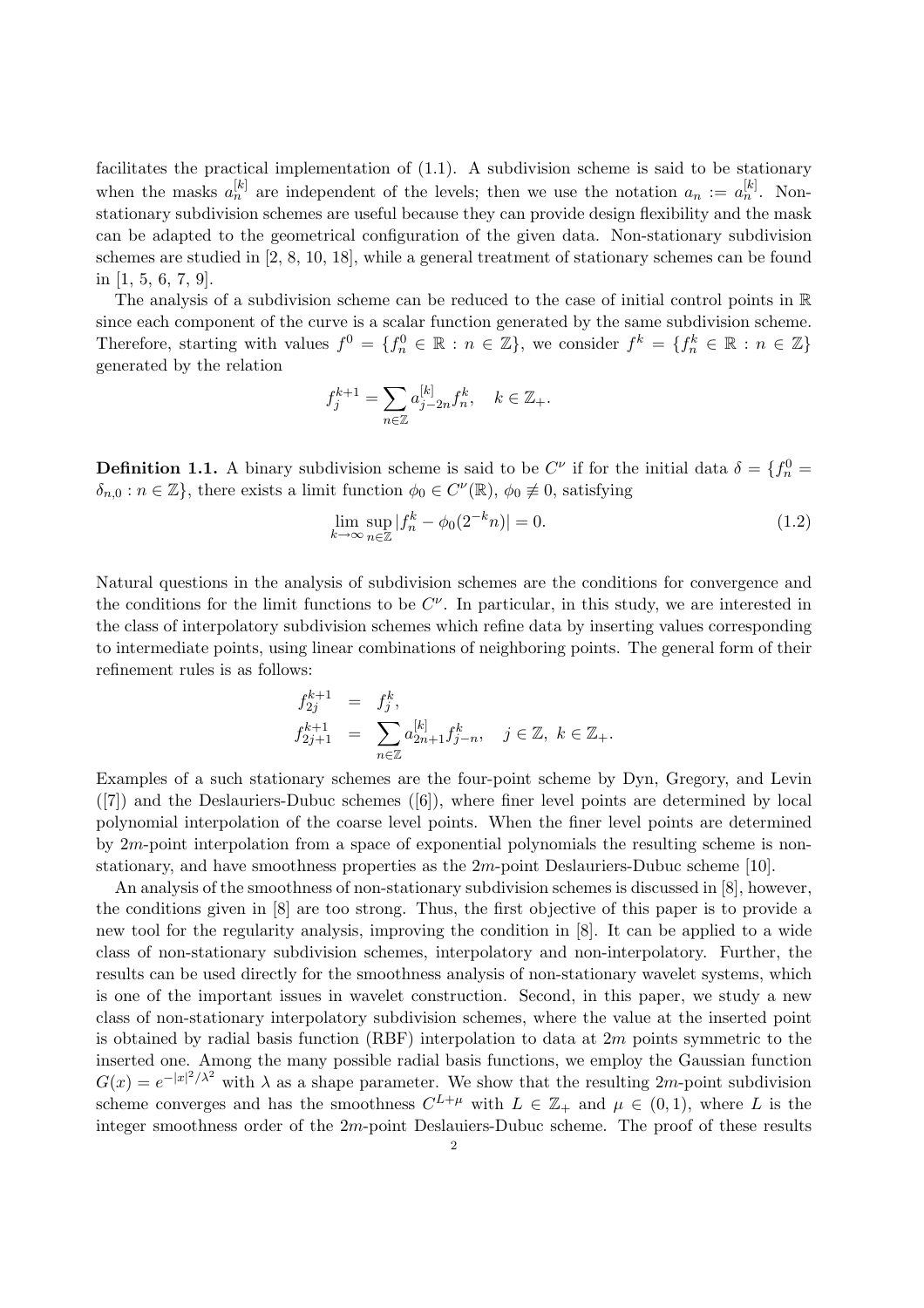are based on the new sufficient condition for smoothness of non-stationary schemes. Moreover, we will see that the scheme itself has its own advantages in view of approximation.

The paper is organized as follows: In section 2, we present known conditions for the convergence and smoothness of non-stationary schemes, and derive new sufficient conditions for the smoothness of such schemes. In section 3, along with the basic setting of RBF interpolation, we present a new family of interpolatory subdivision schemes based on Gaussian interpolation. Next, we show using the results of section 2 that the new  $2m$ -point schemes have the same integer smoothness as the 2m-point Deslauriers-Dubuc interpolatory scheme. Finally, in section 4, we illustrate the performance of the new interpolatory schemes by some numerical examples.

### 2. Sufficient Conditions for Smoothness of Non-stationary Schemes

In this section, we improve the results in [8] on the smoothness of non-stationary subdivision schemes. Non-stationary subdivision schemes define recursively values  $f^k := \{f_n^k : n \in \mathbb{Z}\}\$  by rules depending on the level  $k$ :

$$
f_j^{k+1} = \sum_{n \in \mathbb{Z}} a_{j-2n}^{[k]} f_n^k, \qquad k \in \mathbb{Z}_+, \quad j \in \mathbb{Z},
$$
 (2.1)

where the set of coefficients  $a^{[k]} := \{a_n^{[k]}\}\$ is termed the mask of the rule at level k. We denote this rule by  $S_{a^{[k]}}$  and the corresponding non-stationary scheme by  $\{S_{a^{[k]}}\}$ . To simplify the presentation of a subdivision scheme and its analysis, it is convenient to assign to each rule, defined by a mask  $a^{[k]} = \{a_n^{[k]}\},\$  the Laurent polynomial

$$
a^{[k]}(z) := \sum_{n \in \mathbb{Z}} a_n^{[k]} z^n.
$$

Assume here that for each level k,  $supp(a^{[k]}) \subset [-N, N]$  for some integer  $N > 0$ . This implies that the Laurent polynomials  $a^{[k]}(z)$  have a finite degree. A stationary uniform subdivision scheme is a scheme for which  $a_n^{[k]} = a_n$  for all  $k \in \mathbb{Z}_+$ . We denote the rule at each level by  $S_a$  and have the formal relation  $f^k = S_a^k f^0$ . The limit function of a  $C^0$  stationary scheme is denoted by  $S_a^{\infty} f^0$ . In particular, for the given data  $\delta = {\delta_{0,n} : n \in \mathbb{Z}}$  at level 0, with the Kronecker delta  $\delta_{n,0}$ , the basic limit function of  $\{S_a\}$  is defined by

$$
\phi=S_a^\infty\delta.
$$

For a non-stationary subdivision scheme  $\{S_{a^{[k]}}\}$ , we have the formal relation

$$
f^k = S_{a^{[k-1]}} \cdots S_{a^{[0]}} f^0.
$$

Further, for a convergent scheme  $\{S_{a^{[k]}}\}$ , its *basic limit function* is the function

$$
\phi_0 := \lim_{k \to \infty} S_{a^{[k]}} \cdots S_{a^{[0]}} \delta.
$$

It clearly follows from the linearity of (2.1) that for any initial data  $f^0 = \{f_n^0 : n \in \mathbb{Z}\}\in \ell^{\infty}(\mathbb{Z}),$ the limit function of  $\{S_{a^{[k]}}\}$  can be written as

$$
f^{\infty} = \sum_{n \in \mathbb{Z}} f_n^0 \phi_0(\cdot - n).
$$

First we cite a basic result about the smoothness of stationary subdivision schemes.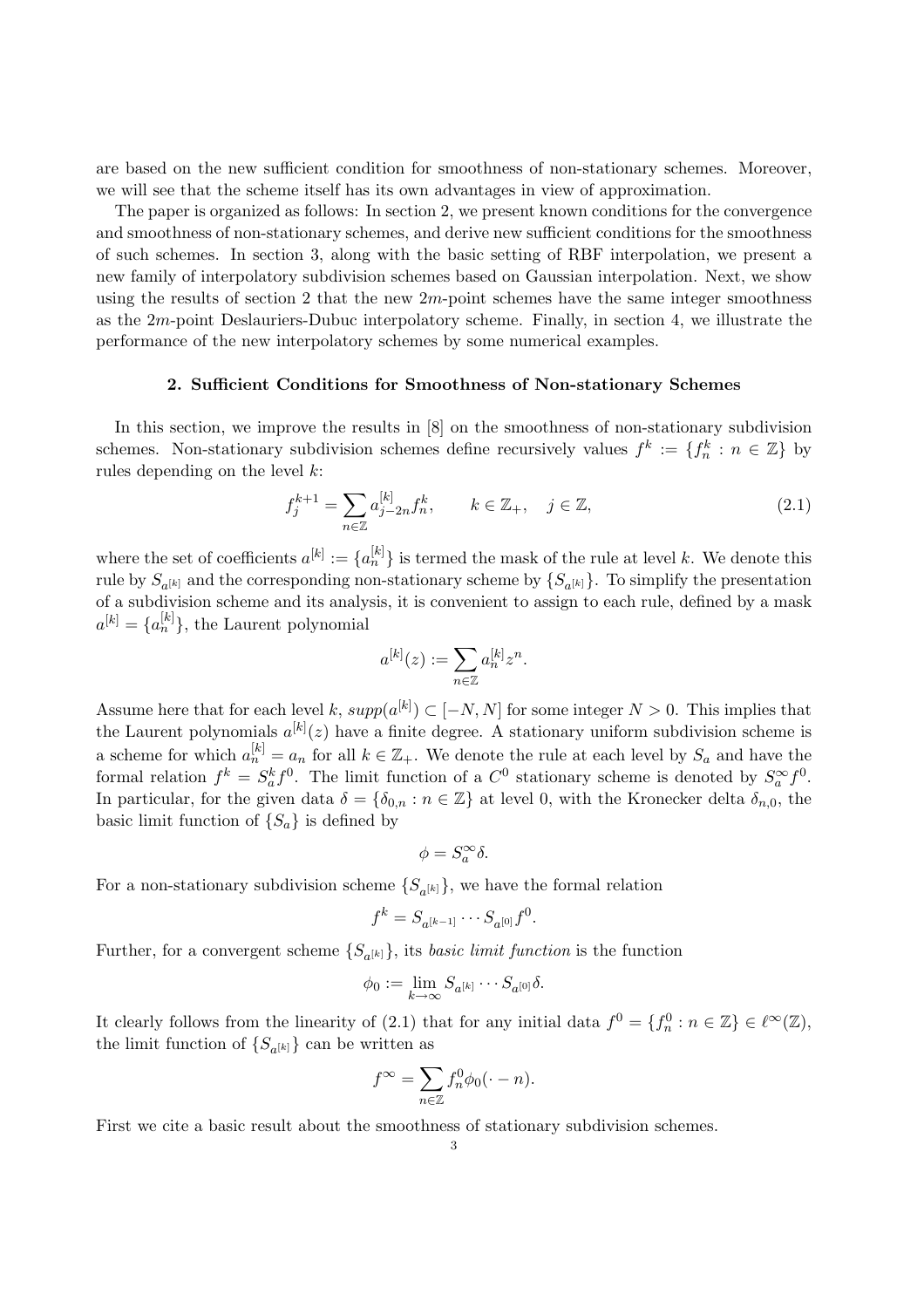**Theorem 2.1.** (Smoothing factors in stationary schemes [5]). Consider a stationary subdivision scheme  $\{S_a\}$  with the Laurent polynomial

$$
a(z) = \frac{1}{2}(1+z)b(z),
$$

where the subdivision scheme  $\{S_b\}$  corresponding to  $b(z)$  is  $C^{\gamma}$ . Then the scheme  $\{S_a\}$  is convergent, and its basic limit function  $\phi$  is in  $C^{\gamma+1}$ .

Now, for the analysis of the smoothness of non-stationary schemes, we adopt the notion of asymptotically equivalent schemes [8]: Two (non-stationary) subdivision schemes  $\{S_{a_k}\}\$  and  $\{S_{\bar{a}^{[k]}}\}$  are asymptotically equivalent,  $\{S_{a_k}\}\approx \{S_{\bar{a}^{[k]}}\}$ , if

$$
\sum_{k \in \mathbb{Z}_+} \|S_{a^{[k]}} - S_{\bar{a}^{[k]}}\|_{\infty} < \infty,
$$
\n(2.2)

where

$$
\|S_{a^{[k]}}\|_{\infty} = \max\left\{\sum_{n\in\mathbb{Z}} |a_{2n}^{[k]}|,\ \sum_{n\in\mathbb{Z}} |a_{1+2n}^{[k]}|\right\}.
$$

**Theorem 2.2.** [8] Let  $\{S_a\}$  be a  $C^0$  stationary subdivision scheme, and let  $\{S_{a^{[k]}}\}\approx \{S_a\}$  with  $supp(a) = supp(a^{[k]})$  for  $k \in \mathbb{Z}_+$ . Then  $\{S_{a^{[k]}}\}$  is  $C^0$ , and if

$$
||S_{a^{[k]}} - S_a||_{\infty} \le c2^{-k}, \quad k \in \mathbb{Z}_+,
$$

then the basic limit function  $\phi_0$  of  $\{S_{a^{[k]}}\}$  is Hölder continuous with some exponent  $\nu > 0$ .

An analysis of the smoothness of non-stationary subdivision schemes is also discussed in [8], however, the conditions given in [8] are too strong. Thus, the purpose of this section is to provide less restrictive sufficient conditions for the smoothness of non-stationary schemes. Furthermore, we infer results on the smoothness of an interpolatory non-stationary scheme from the smoothness of a stationary scheme, which is asymptotically equivalent to it.

Let  $a(z)$  be the Laurent polynomial associated with a stationary scheme  $\{S_a\}$  with the property  $a^{(\ell)}(-1) = 0$  for  $\ell = 0, \dots, M-1$  and  $a^{(M)}(-1) \neq 0$ . Accordingly, it can be written as

$$
a(z) = \sum_{n \in \mathbb{Z}} a_n z^n = 2^{-M} (1+z)^M b(z)
$$
\n(2.3)

with  $b(-1) \neq 0$ . When a scheme  ${S_{a^{[k]}} }$  is asymptotically equivalent to  ${S_a }$ , by definition,  $|a_n^{[k]} - a_n| = o(1)$  as k tends to  $\infty$ . Hence, the Laurent polynomial  $a^{[k]}(z)$  associated with  $S_{a^{[k]}}$ has M-roots in the neighborhood  $z = -1$  in the complex plane, and it can be written in the form of

$$
a^{[k]}(z) = b^{[k]}(z) \prod_{n=1}^{M} \frac{1}{2} (1 + r_{k,n} z), \quad b^{[k]}(-1) = c + o(1), \quad c \neq 0,
$$
\n(2.4)

with  $r_{k,n}$  complex numbers such that  $r_{k,n} \to 1$  as k tends to  $\infty$ . Moreover, since  $a^{(\ell)}(-1) = 0$  for  $\ell = 0, \dots, M-1$  (see (2.3)), it is easy to see that  $D^{\ell}a^{[k]}(-1) = o(1)$  as  $k \to \infty$  where  $D^{\ell}$  indicates the differential operator of order  $\ell$ . In this study, we require  $D^{\ell}a^{[k]}(-1)$  to satisfy the following stronger condition: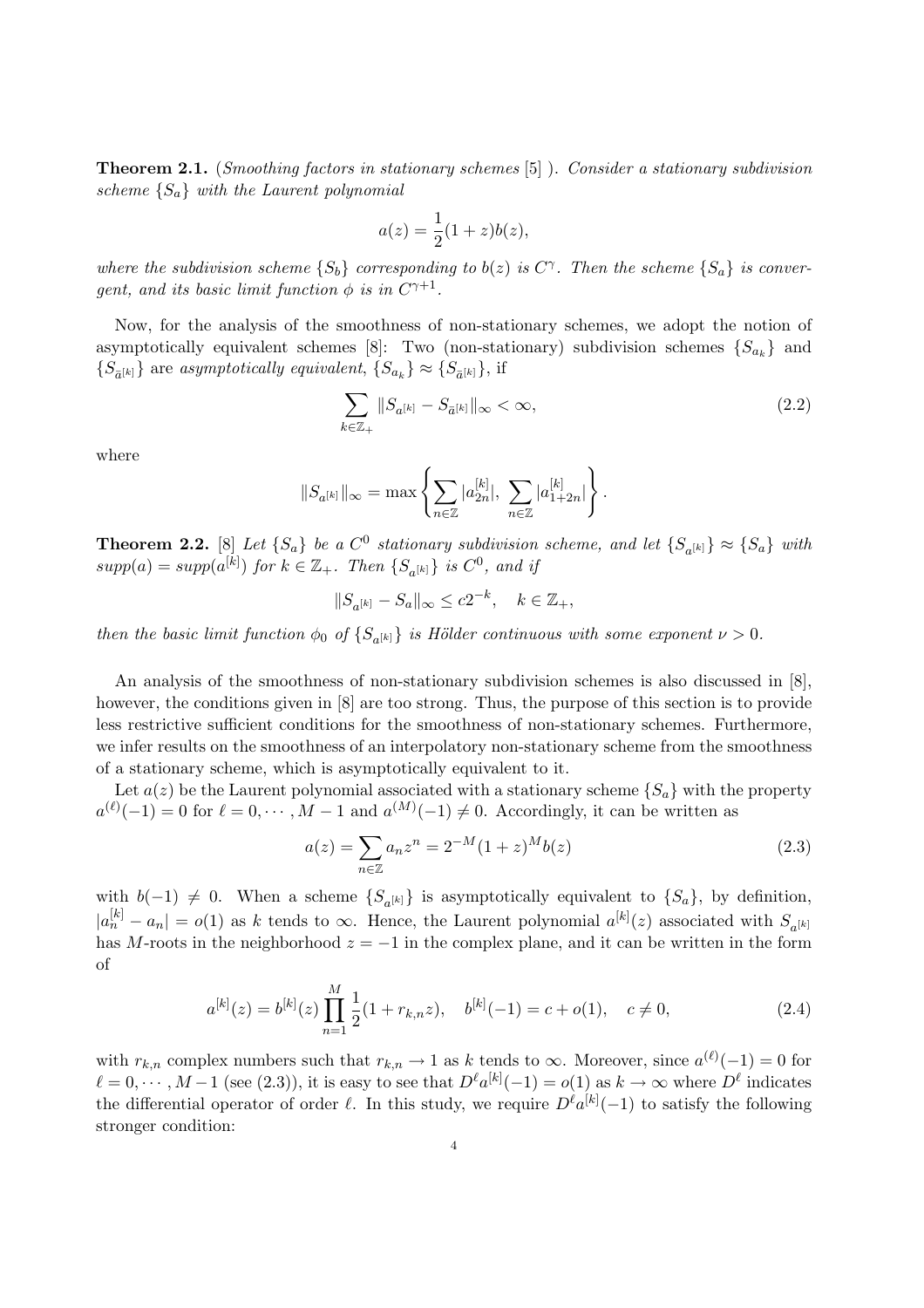**Condition A.** A non-stationary subdivision scheme  $\{S_{a^{[k]}}\}$  satisfies Condition A if the corresponding Laurent polynomials  $\{a^{[k]}(z)\}\$ are of the form  $(2.4)$  and if

$$
|D^{\ell}a^{[k]}(-1)| \le c2^{-(M-\ell)k}, \quad \ell = 0, \cdots, M-1, \quad k \in \mathbb{Z}_{+}.
$$

In what follows, we show that if

$$
a^{[k]}(z) = c^{[k]}(z) \prod_{n=1}^{L} \frac{1}{2} (1 + r_{k,n} z)
$$

and if  $\{S_{c^{[k]}}\}$  is  $C^{N+\mu}$  with  $N \in \mathbb{Z}_+$  and  $\mu \in (0,1)$ , then  $\{S_{a^{[k]}}\}$  with Laurent polynomials of the form (2.4) satisfying Condition A has the smoothness  $C^{N+L+\nu}$  with  $\nu \in (0,1)$ . First we show that a factor  $(1+r_k z)$  in the Laurent polynomials of a non-stationary scheme with  $|1-r_k| \leq c2^{-k}$ is a smoothing factor. For this, we cite:

**Lemma 2.3.** [8] Consider a non-stationary subdivision scheme  $\{S_{a^{[k]}}\}$  with Laurent polynomials of the form

$$
a^{[k]}(z) = \frac{1}{2}(1 + r_k z)b^{[k]}(z).
$$

Let  $\phi_a$ ,  $\phi_b$  and h are the basic limit functions of  $\{S_{a^{[k]}}\}$ ,  $\{S_{b^{[k]}}\}$  and  $\{S_{1+r_kz}\}$  respectively. Then

$$
\phi_a = \int_{\mathbb{R}} \phi_b(\cdot - t) h(t) dt,
$$

For the following analysis, it is necessary to remark that the basic limit function h of  $\{S_{1+r_kz}\}\$ is bounded and satisfies the properties:

(a) supp 
$$
h = [0, 1)
$$
,  
\n(b)  $h((j + 2^{-1})2^{-k}) = r_k h(j2^{-k})$ ,  $k \in \mathbb{Z}_+$ ,  $j = 0, \dots, 2^k - 1$ ;  
\n(2.5)

see Example 2 in [8] for the details.

**Lemma 2.4.** Let  $\phi_b$  and h be the basic limit functions of  $\{S_{b^{[k]}}\}$  and  $\{S_{1+r_kz}\}$  repectively. Suppose that

$$
|1 - r_k| \le c2^{-k}, \quad k \ge K \in \mathbb{Z}_+.
$$
\n(2.6)

For each  $k \in \mathbb{Z}_+$ , define the sequence of functions

$$
I_k(x) = \int_{x-1}^x \phi_b(t) h_k(x-t) \, dt,\tag{2.7}
$$

where

$$
h_k(t) = h(j2^{-k}), \quad j2^{-k} \le t < (j+1)2^{-k}, \quad j = 0, \cdots, 2^k - 1. \tag{2.8}
$$

If  $\phi_b$  is Hölder continuous with some exponent  $\nu > 0$ , then  $I_k$  satisfies the following properties:

(a) For any  $k, \ell \geq K \in \mathbb{Z}_+$  with  $\ell > k$ ,

$$
|I'_{\ell}(x) - I'_{k}(x)| \le c2^{-\nu k} \tag{2.9}
$$

(b) There exists  $\delta_0 > 0$  such that for any  $\delta < \delta_0$ .

$$
|I'_k(x+\delta)-I'_k(x)|\leq c\delta^{\mu},\quad k\geq K\in\mathbb{Z}_+,
$$

for some  $\mu \in (0,1)$ .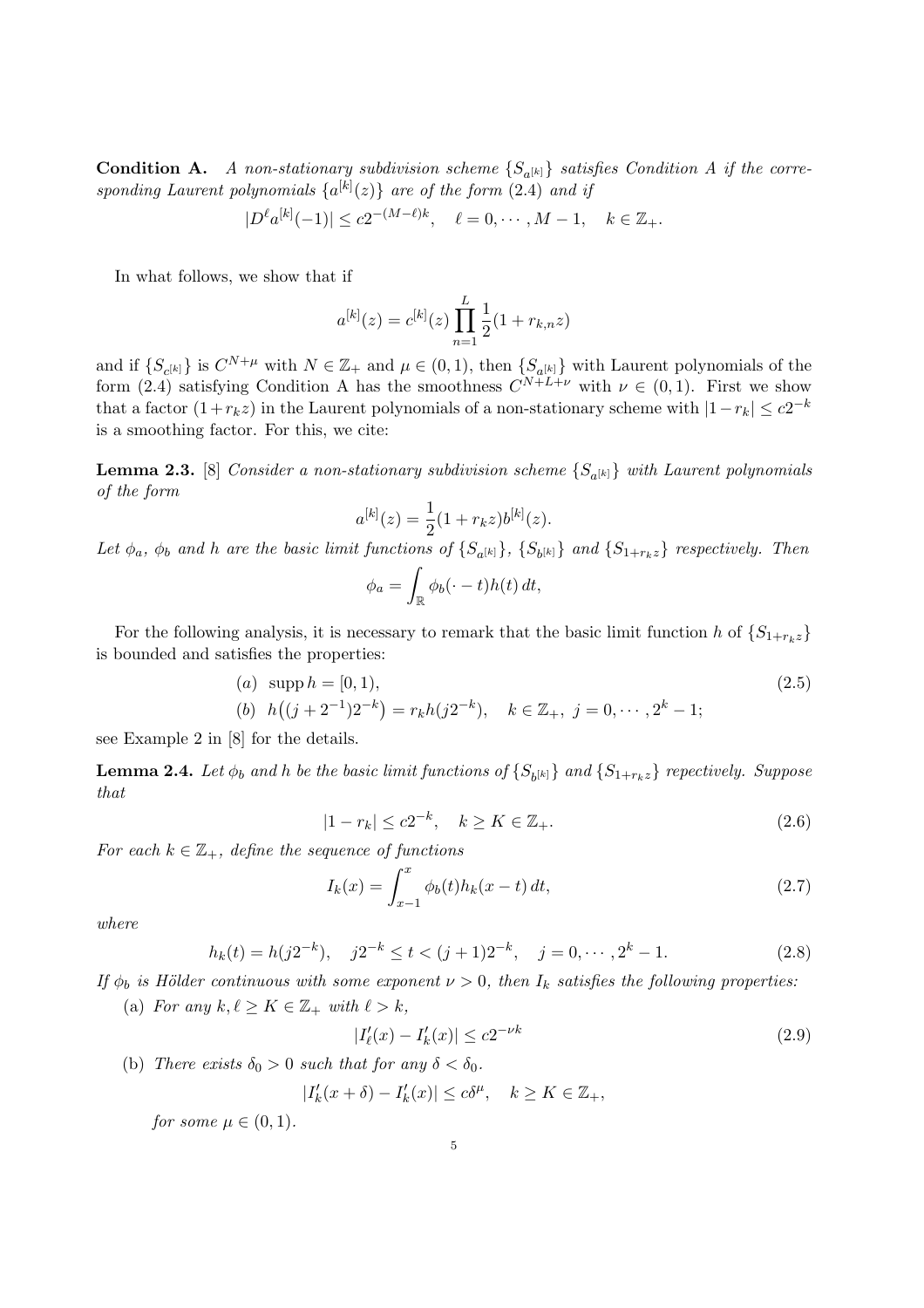**Proof.** (a) By  $(2.8)$ , we have

$$
I'_k(x) = \sum_{j=0}^{2^k - 1} h(j2^{-k}) [\phi_b(x - j2^{-k}) - \phi_b(x - (j+1)2^{-k})] \in C(\mathbb{R}),
$$
\n(2.10)

and after some calculations, we get

$$
I'_{k+1}(x) - I'_{k}(x) = \sum_{j=0}^{2^{k}-1} [h((j+2^{-1})2^{-k}) - h(j2^{-k})]
$$

$$
\cdot [\phi_{b}(x - (j+2^{-1})2^{-k}) - \phi_{b}(x - (j+1)2^{-k})].
$$

Here, since  $\phi_b$  is Hölder continuous with exponent  $\nu > 0$ ,

$$
|\phi_b(x - (j + 2^{-1})2^{-k}) - \phi_b(x - (j + 1)2^{-k})| \le c2^{-\nu k}
$$
\n(2.11)

with a constant  $c > 0$  independent of j and x. Thus, in view of (2.5), (2.6) and the boundedness of  $h$ , we obtain the expression

$$
|I'_{k+1}(x) - I'_k(x)| \le c2^{-\nu k} \sum_{j=0}^{2^k - 1} |(r_k - 1)h(j2^{-k})| \le c' 2^{-\nu k}.
$$
 (2.12)

It clearly induces the required result of (a).

(b) For the given Hölder exponent  $\nu > 0$  and  $\delta > 0$ , choose  $p = \frac{1}{\nu}$  $\frac{1}{\nu}$  and an integer  $\tau > 0$  such that

$$
(2^{-4p})^{\tau} \le \delta \le (2^{-2p})^{\tau}.
$$

Note that from this inequality we can also obtain,

$$
\delta^{\frac{1}{2p}} \le 2^{-\tau} \le \delta^{\frac{1}{4p}} \tag{2.13}
$$

Then, by the triangle inequality,

$$
I'_k(x+\delta) - I'_k(x)| \le |I'_k(x+\delta) - I'_\tau(x+\delta)| + |I'_\tau(x+\delta) - I'_\tau(x)| + |I'_\tau(x) - I'_k(x)|. \tag{2.14}
$$

Assuming  $k > \tau$ , we apply (2.9) and (2.13) to obtain

$$
|I'_{\tau}(x) - I'_{k}(x)| \le c2^{-\tau\nu} \le c\delta^{\frac{\nu}{4p}} \le c\delta^{\frac{\nu^{2}}{4}},
$$
\n(2.15)

which estimates the first and last terms on the right-hand side of (2.14). Next, recalling that supp  $h = [0, 1)$ , the summation in (2.10) can be rewritten as follows (with k replaced by  $\tau$ ):

$$
I'_{\tau}(x) = \sum_{j=0}^{2^{\tau}} [h(j2^{-\tau}) - h((j-1)2^{-\tau})] \phi_b(x - j2^{-\tau}).
$$

Therefore,

$$
|I'_{\tau}(x+\delta) - I'_{\tau}(x)| \leq \sum_{j=0}^{2^{\tau}} |h(j2^{-\tau}) - h((j-1)2^{-\tau})| |\phi_b(x+\delta - j2^{-\tau}) - \phi_b(x-j2^{-\tau})|.
$$

Here, h is bounded and  $\phi_b$  is Hölder continuous with exponent  $\nu > 0$ . Thus, due to (2.13) and the fact that  $p = 1/\nu$ , we get

$$
|I'_{\tau}(x+\delta) - I'_{\tau}(x)| \leq c2^{\tau} \delta^{\nu} \leq c2^{-\tau} \leq c\delta^{\frac{\nu}{4}}.
$$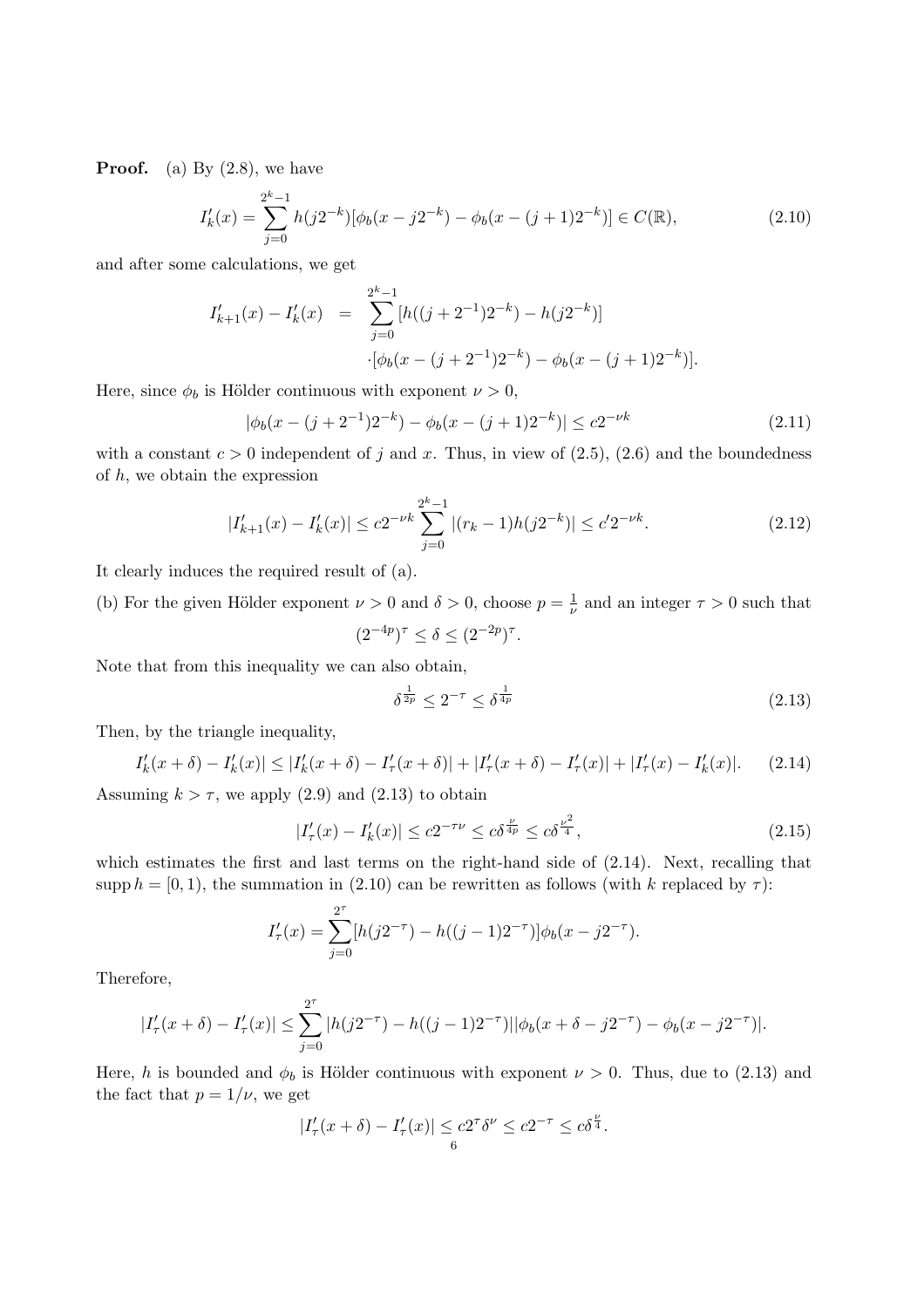Finally combining this bound with (2.14) and (2.15), we conclude that

$$
|I'_k(x+\delta) - I'_k(x)| \le c\delta^{\frac{\nu^2}{4}}
$$

Taking  $\mu := \frac{\nu^2}{4}$  $\frac{1}{4}$ , we finish the proof.

**Lemma 2.5.** Consider a non-stationary subdivision scheme  $\{S_{a^{[k]}}\}$  with Laurent polynomials of the form

$$
a^{[k]}(z) = \frac{1}{2}(1 + r_k z)b^{[k]}(z).
$$

Suppose that

$$
|1 - r_k| \le c2^{-k}, \quad k \ge K \in \mathbb{Z}_+, \tag{2.16}
$$

and that the scheme corresponding to  $\{S_{b^{[k]}}\}$  is  $C^{L+\nu}$  with  $L \in \mathbb{Z}_+$  and  $\nu \in (0,1)$ . Then  $\{S_{a^{[k]}}\}$ is  $C^{L+1+\mu}$  for some  $\mu \in (0,1)$ .

**Proof.** Due to Lemma 2.3, we find that

$$
\phi_a = \int_{\mathbb{R}} \phi_b(\cdot - t) h(t) dt,
$$

where  $\phi_a$ ,  $\phi_b$  and h are the basic limit functions of  $\{S_{a^{[k]}}\}$ ,  $\{S_{b^{[k]}}\}$  and  $\{S_{1+r_kz}\}$  respectively. Note that h is bounded and supp $\{h\} = [0, 1)$  [10]. It is sufficient to prove the lemma for  $\ell = 0$ , since

$$
D^{\ell}\phi_a = \int_{\mathbb{R}} D^{\ell}\phi_b(\cdot - t)h(t) dt.
$$

To this end, invoking the definition of the function  $I_k$  in (2.7), we find that  $I_k(x) \to \phi_a(x)$ uniformly as  $k \to \infty$ . Further, according to Lemma 2.4 (a),  $\{I_k'\}$  is uniformly convergent, which means that the limit of  $\{I_k'\}$  is continuous and that is  $\phi'_a$ . Using this fact, we can conclude from Lemma 2.4 (b) that  $\phi'_a$  is Hölder continuous with exponent  $\mu > 0$ . It completes the proof.  $\Box$ 

We now show that Condition A on  $\{S_{a^{[k]}}\}$  implies the condition (2.16) for all the factors in the representation (2.4). To prove this we need the following two lemmas. Without loss of generality, we rearrange the set  $r_{k,n}$  in (2.4) such that

$$
|1 - r_{k,n}| = \max\{|1 - r_{k,\ell}| : \ell = n, \cdots, M\}, \quad n = 1, \cdots, M,
$$
\n(2.17)

that is,  $|1 - r_{k,n}| \geq |1 - r_{k,n+1}|$ . The following lemma shows that if Condition A is satisfied,  $|1 - r_{k,n}| \leq c2^{-k}$ . For this proof, we use the notation

$$
\{x_k\} \asymp \{y_k\}
$$

for two sequences of non-zero reals, if there exist some constants  $c_1, c_2 > 0$  such that  $c_1 \leq$  $|x_k y_k^{-1}$  $|k^{-1}| \leq c_2$  for all k.

**Lemma 2.6.** Suppose that Condition A holds for the scheme  $\{S_{a^{[k]}}\}$ . Then

$$
|1 - r_{k,n}| \le c2^{-k}, \quad k \ge K \in \mathbb{Z}_+.
$$
\n(2.18)

**Proof.** Denote  $|1 - r_{k,1}| =: \omega_k$ . Since  $|1 - r_{k,n}| \leq \omega_k$  for any  $n \leq M$ , it is sufficient to show that  $\sup_k |2^k \omega_k| \leq c$  for a constant  $c > 0$ . Now, suppose that  $\sup_k |2^k \omega_k| = \infty$ , which means that there exists a sequence  $\{k_{\ell}\}\$  such that

$$
|2^{k_{\ell}}\omega_{k_{\ell}}| \le |2^{k_{\ell+1}}\omega_{k_{\ell+1}}| \to \infty, \quad \text{as} \quad k_{\ell} \to \infty.
$$
 (2.19)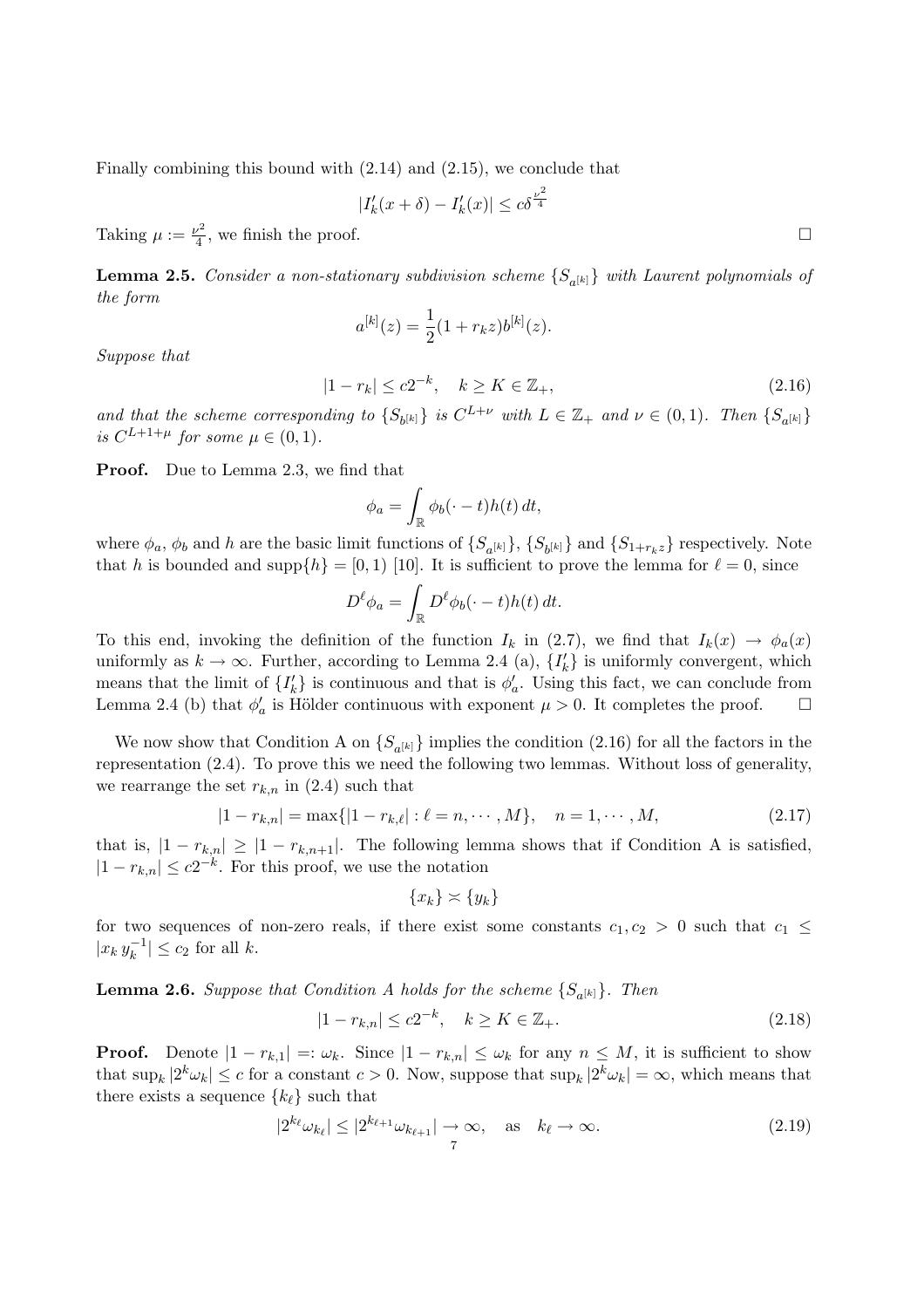Then, recalling  $|1-r_{k,n+1}| \leq |1-r_{k,n}|$ , we will derive a contradiction by considering the following two cases:

**Case 1:**  $\{\omega_{k_{\ell}}\} \asymp \{|1 - r_{k_{\ell},n}|\},$  for  $n = 1, \cdots, M$ .

In this case, it is clear from (2.4) that  $\{a_{k_\ell}(-1)\} \asymp \{\omega_{k_\ell}^M\}$ . By Condition A,  $|a_{k_\ell}(-1)| \le c2^{-k_\ell M}$ , we get the bound  $|2^{k_\ell}\omega_{k_\ell}|\leq c$  for any  $k_\ell$ , in contradiction to (2.19).

**Case 2:**  $\{\omega_{k_{\ell}}\} \asymp \{|1 - r_{k_{\ell},n}|\}$ , for  $n = 1, \dots, s < M$ .

That is, there exists a subsequence  $\{k_j\} \subset \{k_\ell\}$  such that for any  $n > s$ ,  $|1 - r_{k_j,n}| \omega_{k_j}^{-1} \to 0$  as  $k_j \rightarrow \infty$ , i.e.,

$$
|1 - r_{k_j, n}| = o(\omega_{k_j}), \quad n > s.
$$
\n(2.20)

Then we use the lemma:

Lemma 2.7. Let

$$
F_{k_j}(z) := \prod_{n=1}^{M} \frac{1}{2} (1 + r_{k_j, n} z).
$$

Under the condition of Case 2, we have

$$
\{F_{k_j}^{(M-s)}(-1)\} \asymp \{\omega_{k_j}^s\} \quad \text{and} \quad |F_{k_j}^{(M-s-\ell)}(-1)| = o(\omega_{k_j}^{s+\ell}), \quad \forall \ell > 0.
$$

**Proof.** For the given  $s < M$ , denote  $I_s := \{1, 2, \dots, s\}$  and let  $\Lambda_s$  be the collection of all subsets of  $\{1, 2, \dots, M\} = I_M$  with cardinality s, i.e.,

$$
\Lambda_s := \{I \subset I_M \; : \; \#I = s\}.
$$

Then,

$$
F_{k_j}^{(M-s)}(-1) = \left(\prod_{n \in I_s} (1 - r_{k_j,n}) + \sum_{I \in \Lambda_s \setminus I_s} \prod_{n \in I} (1 - r_{k_j,n})\right) \left(\frac{1}{2^M} + o(1)\right). \tag{2.21}
$$

Since  $|1 - r_{k_j,n}| \geq |1 - r_{k_j,n+1}|,$ 

$$
\left\{\prod_{n\in I_s}|1-r_{k_j,n}|\right\} \asymp \{\omega_{k_j}^s\} \quad \text{and} \quad \prod_{n\in I}|1-r_{k_j,n}| = o(\omega_{k_j}^s).
$$

Thus,

$$
\{F_{k_j}^{(M-s)}(-1)\} \asymp \{\omega_{k_j}^s\}.
$$

In a similar way, we can prove the relation  $|F_k^{(M-s-\ell)}|$  $\left| \begin{smallmatrix} (M-s-\ell) \ k_j \end{smallmatrix} \right| (-1) |= o(\omega_{k_j}^{s+\ell})$  $\binom{s+\ell}{k_j}$  for all  $\ell > 0$ .

Now, we turn to the proof of Lemma 2.6 in Case 2. It follows from  $(2.4)$  that for some suitable constants  $c_{\ell}$  with  $\ell = 0, \cdots, M - s$ , we have

$$
a_{k_j}^{(M-s)}(-1) = \sum_{\ell=0}^{M-s} {2m-s \choose \ell} b_{k_j}^{(\ell)}(-1) F_{k_j}^{(M-s-\ell)}(-1)
$$
\n
$$
= b_{k_j}(-1) F_{k_j}^{(M-s)}(-1) + \sum_{\ell=1}^{M-s} {2m-s \choose \ell} b_{k_j}^{(\ell)}(-1) F_{k_j}^{(M-s-\ell)}(-1).
$$
\n(2.22)

Since  $b_{k_j}(-1) = c + o(1)$  with a constant  $c \neq 0$ , the identity (2.22) leads to  $\{a_{k_j}^{(M-s)}\}$  $\{ \omega^{(M-s)}_{k_j}(-1) \} \asymp \{ \omega^s_{k_j} \}$ by Lemma 2.7. Also, from Condition A,  $|a_k^{(M-s)}|$  $\left| \binom{(M-s)}{k_j} (-1) \right| \le c2^{-k_j s}$ , yielding  $|2^{k_j} \omega_{k_j}| \le c$  for any  $k_j$ , in a contradiction to  $(2.19)$ . (Here c is a generic constant).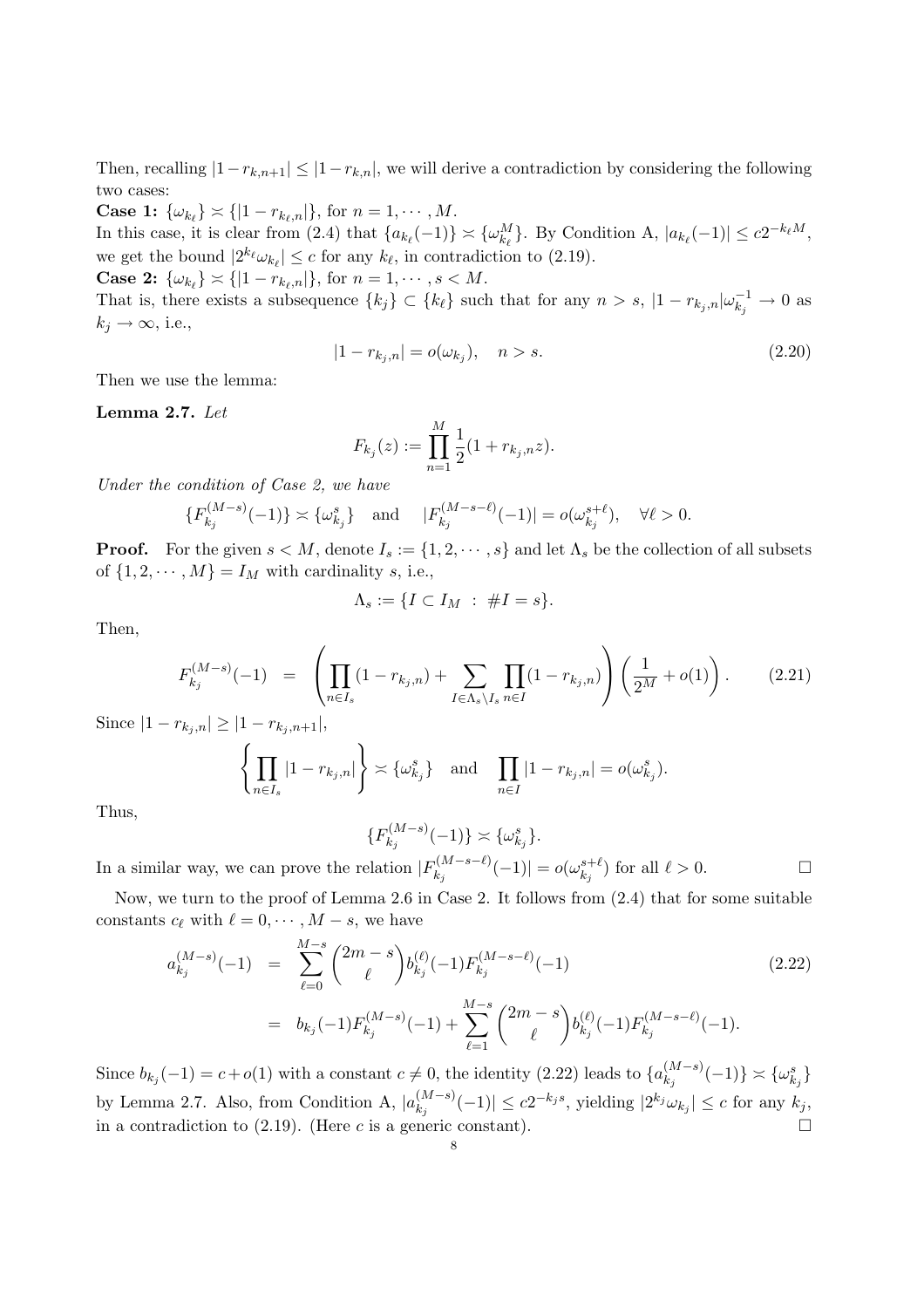We are now ready to provide the main theorem of this section.

Theorem 2.8. (Smoothing factor in non-stationary subdivision schemes). Consider a nonstationary subdivision scheme  $\{S_{a^{[k]}}\}$  satisfying Condition A. If

$$
a^{[k]}(z) = \frac{1}{2}(1 + r_k z)c^{[k]}(z), \quad k > K \in \mathbb{Z}_+,
$$

where  $\{S_{c^{[k]}}\}$  is of compact support and  $C^{L+\nu}$  with  $L \in \mathbb{Z}_+$  and  $\nu \in (0,1)$ , then  $\{S_{a^{[k]}}\}$  is  $C^{L+1+\mu}$ for some  $\mu \in (0,1)$ .

**Proof.** From Lemma 2.6 and Lemma 2.5, the proof is immediate. □

For interpolatory schemes, we have the stronger result.

**Theorem 2.9.** Let  $\{S_{a^{[k]}}\}$  be a non-stationary interpolatory subdivision scheme satisfying Condition A. Assume that  $\{S_{a^{[k]}}\}$  is asymptotically equivalent to a stationary subdivision scheme  $\{S_a\}$ . Then if  $\{S_a\}$  is  $C^{L+\nu}$  with  $L \in \mathbb{Z}_+$  and  $\nu \in (0,1)$ , then  $\{S_{a^{[k]}}\}$  is  $C^{L+\mu}$  for some  $\mu \in (0,1)$ .

**Proof.** Assume that  $\{S_a\}$  is  $C^{L+\nu}$ . Since  $S_a$  is interpolatory  $a(z) = 2^{-L}(1+z)^L c(z)$  with  $\{S_c\}$ a  $C^{\nu}$  with  $\nu \in (0,1)$  ([5]). From the fact that  $\{S_a\}$  and  $\{S_{a^{[k]}}\}$  are asymptotically equivalent, we conclude that  $L < M$ , and we can write

$$
a^{[k]}(z) = \prod_{n=1}^{L} \frac{1}{2} (1 + r_{k,n} z) c^{[k]}(z)
$$

with  $\{S_{c^{[k]}}\}$  symptotically equivalent to  $\{S_c\}$ . By [8], the scheme  $\{S_{c^{[k]}}\}$  is Hölder continuous with some positive exponent. From Condition A and Lemmas 2.5, 2.6, we conclude that  $\{S_{a^{[k]}}\}$ is  $C^{L+\mu}$  with  $\mu \in (0,1)$ .

In what follows, we use the results of this section to analyze a new family of interpolatory schemes.

# 3. Subdivision Schemes based on Gaussian-interpolation and their Analysis

## 3.1 Construction

Radial basis function (RBF) interpolation is a very strong and convenient tool for interpolation in the multivariate setting ([4, 12, 13, 15]). In this section, we apply RBF interpolation in the univariate setting to construct interpolatory subdivision schemes. Given data  $(x_i, f(x_i))$ ,  $j = 1, \dots, n$ , where  $X := \{x_1, \dots, x_N\}$  is a subset of R and  $f : \mathbb{R} \to \mathbb{R}$ , we consider interpolants to the data of the form

$$
\mathcal{R}_{f,X}(x) := \sum_{n=1}^{N} \alpha_n G(x - x_n),
$$
\n(3.1)

where  $G$  is the Gaussian function

$$
G(x) = e^{-|x|^2/\lambda^2},
$$

with  $\lambda$  a parameter ( $\lambda$  can serve as a shape parameter in the resulting subdivision scheme). The coefficients  $\alpha_1, \cdots, \alpha_N$  are determined by the interpolation condition

$$
\mathcal{R}_{f,X}(x_j) = f(x_j), \quad j = 1, \cdots, N. \tag{3.2}
$$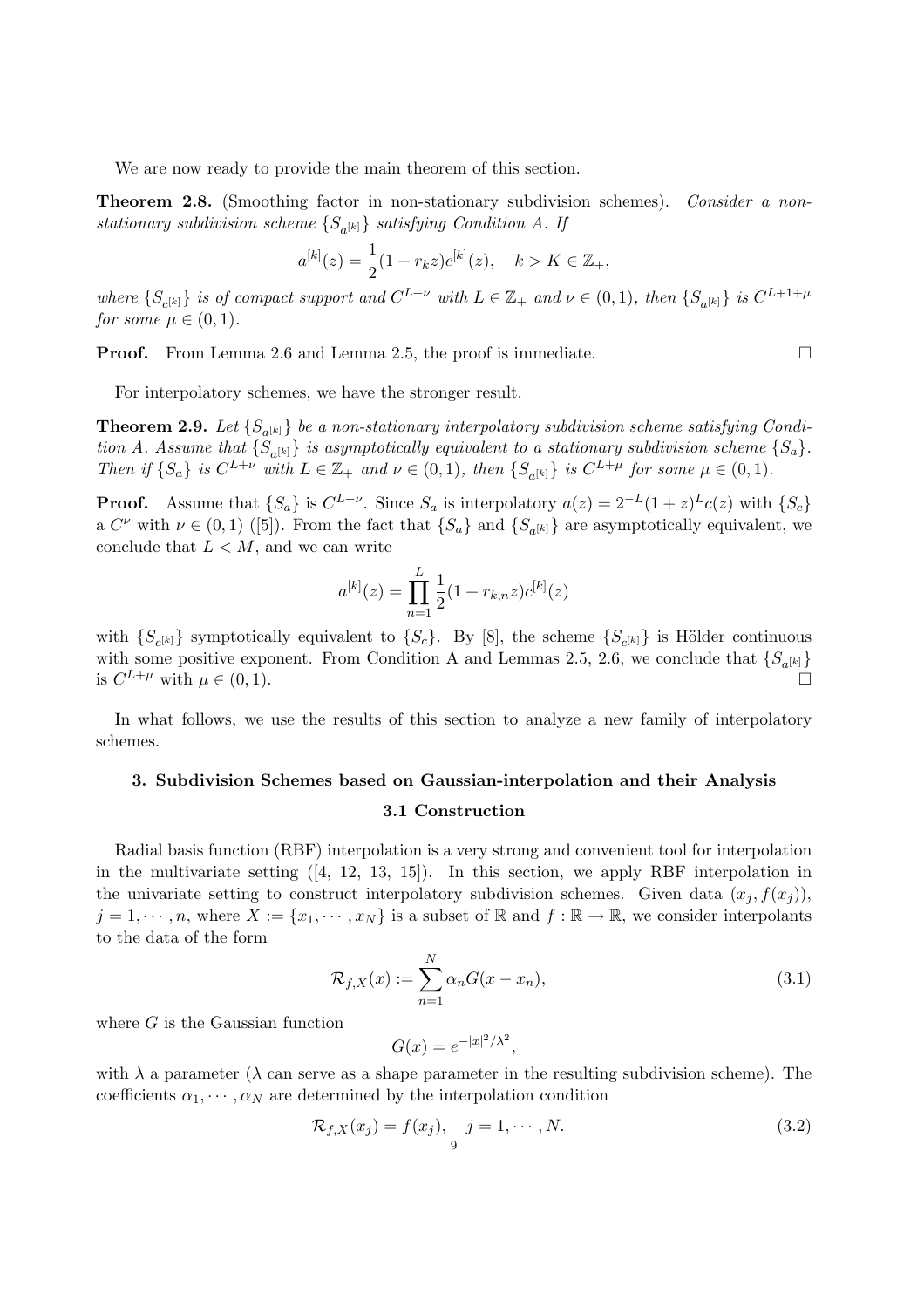It is well-known  $(13)$  that the linear system  $(3.2)$  is non-singular for any choice of X consisting of distint points. The interpolant  $\mathcal{R}_{f,X}$  in (3.1) has a Lagrange-type representation:

$$
\mathcal{R}_{f,X}(x) := \sum_{n=1}^{N} u_n(x) f(x_n), \quad u_n(x_\ell) = \delta_{n,\ell},
$$
\n(3.3)

where  $u_n$  are the Lagrange functions from the space  $G_X := \text{span}\{G(\cdot - x_1), \cdots, G(\cdot - x_N)\}.$  The coefficients  $u_n(x)$ ,  $n = 1, \dots, N$ , can be obtained as the solution of the linear system

$$
\sum_{n=1}^{N} u_n(x) G(x_n - x_\ell) = G(x - x_\ell), \quad \ell = 1, \cdots, N. \tag{3.4}
$$

We study interpolatory subdivision schemes based on interpolation at symmetric  $2m$ -points to the inserted point. By (3.4) and since  $G(x) = G(-x)$ , the subdivision schemes considered are non-stationary and uniform in the sense that their refinement rules depend on the level of refinement but are the same everywhere on the same level. Let

$$
X_{k,j} := \{ (j+n)2^{-k} : n = -m+1, \cdots, m \},\
$$

which is the local set of symmetric 2m-points around  $(j + 2^{-1})2^{-k}$ . Then, the value  $f_{2j+1}^{k+1}$  is defined by the Gaussian-based interpolation to the data  $\{(j+n)2^{-k}, f_{j+n}^k : n = -m+1, \cdots, m\},\$ denoted by  $\mathcal{R}_{k,j}$ . Thus,

$$
f_{2j+1}^{k+1} = \mathcal{R}_{k,j}(2^{-k}(j+2^{-1}))
$$
  
= 
$$
\sum_{n=-m+1}^{m} u_n^{[k,j]} (2^{-k}(j+2^{-1})) f^k((j+n)2^{-k})
$$

with the Lagrange function  $u_n^{[k,j]}$  as in (3.4). Here and in the sequel, we use the notation

$$
X_0 := X_{0,0} := \{-m+1, \cdots, m\}.
$$
\n(3.5)

It is easy to verify from (3.4) that the  $u_n^{[k,j]}(2^{-k}(j+2^{-1}))$  with  $n \in X_0$  are independent of the location  $j$ . Thus we can define

$$
a_{1-2n}^{[k]} := u_n^{[k,j]}(2^{-k}(j+2^{-1})), \quad j \in \mathbb{Z},
$$
\n(3.6)

and the mask at level  $k$  of the  $2m$ -point Gaussian-based interpolatory subdivision scheme by

$$
a_{1-2n}^{[k]} := u_n^{[k,0]}(2^{-k-1}), \quad a_{2n}^{[k]} = \delta_{n,0}, \quad n \in X_0, \ k \in \mathbb{Z}_+.
$$
\n
$$
(3.7)
$$

Note that by construction,

$$
\sum_{n \in X_0} a_{1-2n}^{[k]} G((n-\ell)2^{-k}) = G((2^{-1}-\ell)2^{-k}), \quad \ell \in X_0.
$$
 (3.8)

We denote the non-stationary scheme with mask defined in  $(3.7)$  by  $\{S_{\perp}^{G}$  $\{G_a[k]\}$ . To study the convergence and smoothness of  $\{S_{\text{S}}^{G}$  ${}_{a^{[k]}}^G$ , we use the results of section 2 and compare  $\{S_{a^{[k]}}^G\}$  $\{G_{a^{[k]}}\}$  with the 2m-point Deslauriers-Dubuc interpolatory subdivision scheme, which we denote by  $\{S_a\}$ .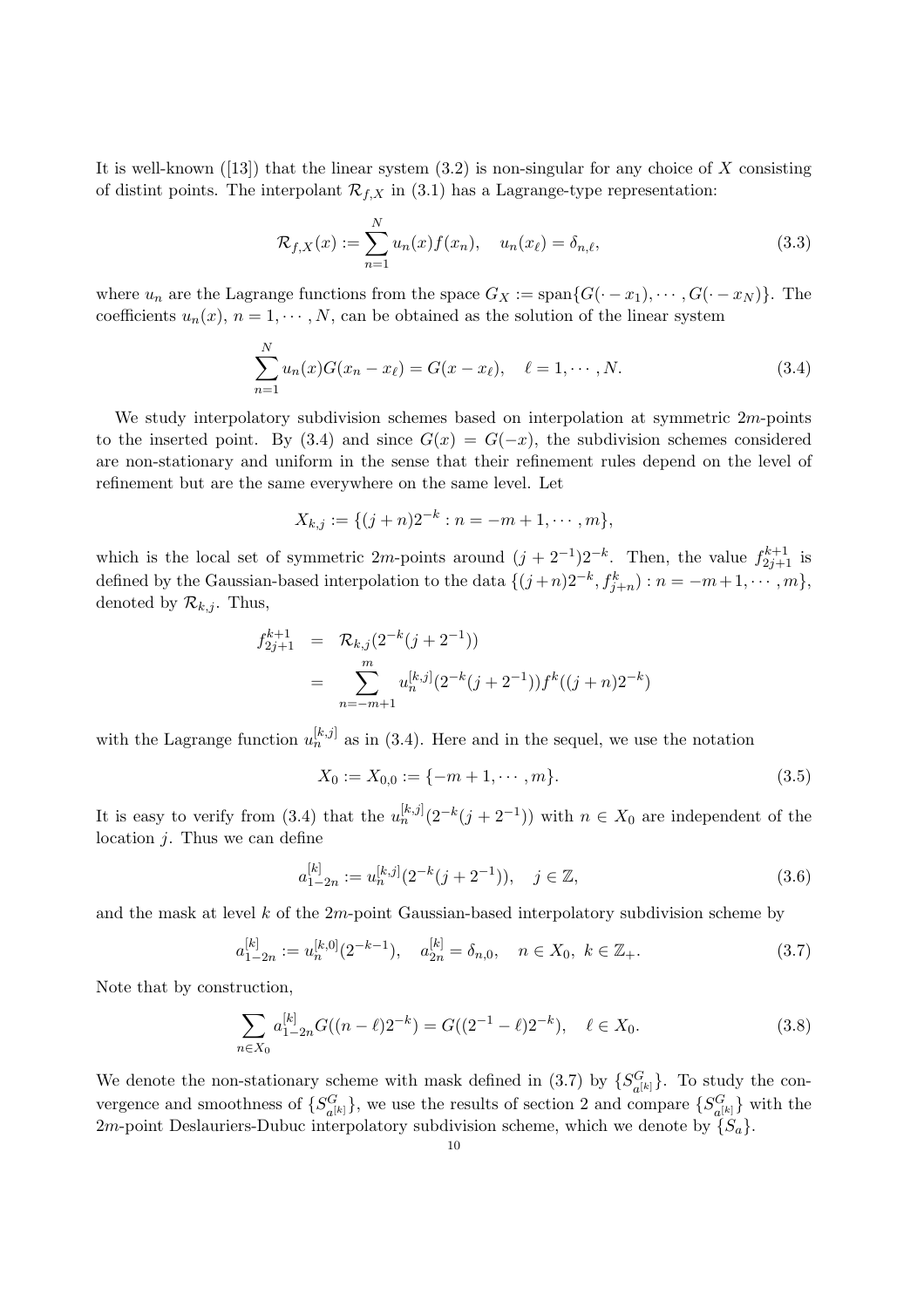The 2m-point Deslauriers-Dubuc interpolatory subdivision scheme defines the values at the inserted point by using polynomial interpolation of degree  $2m - 1$  through the symmetric  $2m$ points. Define the Lagrange polynomials on the set  $X_0$  in (3.5) by

$$
L_n(x) = \prod_{\substack{\ell \neq n \\ \ell \in X_0}} \frac{x - \ell}{n - \ell}, \quad n \in X_0.
$$
\n
$$
(3.9)
$$

It is obvious that  $L_n(\ell) = \delta_{n,\ell}$  with  $\ell \in X_0$ . Then, the mask of the 2m-point Deslauriers-Dubuc interpolatory subdivision scheme is given by

$$
a_{2n} = \delta_{0,n}, \quad a_{1-2n} := L_n(2^{-1}), \quad n \in X_0.
$$
\n(3.10)

One should keep in mind that  $S_a$  reproduces polynomials of degree  $\leq 2m - 1$ . In particular, for any  $k \in \mathbb{Z}_+,$ 

$$
p(2^{-k-1}) = \sum_{n \in X_0} a_{1-2n} p(n2^{-k}), \quad p \in \Pi_{\leq 2m}.
$$
 (3.11)

where  $\Pi_{\leq n}$  stands for the space consisting of all univariate algebraic polynomials of degree less than n.

## 3.2 Analysis of Convergence

The goal of this section is to prove that the 2m-point Gaussian-based interpolatory subdivision scheme  $\{S_{\text{S}}^G$  $\{G_{a^{[k]}}\}$  is asymptotically equivalent to the 2*m*-point Deslauriers-Dubuc interpolatory scheme  $\{S_a\}$ , which implies that  $\{S_a^G\}$  $G_{a^{[k]}}$ } is convergent ([8]).

**Theorem 3.1.** Let  $\{a_n^{[k]}\}\$  be the mask at level k of  $\{S_n^G\}$  $\{G_{a[k]}\}\$ , and let  $\{a_n\}$  be the mask of  $\{S_a\}\$ . Then, there exists a constant  $c_{2m} > 0$  such that

$$
\max_{n \in \mathbb{Z}} |a_n^{[k]} - a_n| \le c_{2m} 2^{-2k} \quad k \ge K \in \mathbb{Z}_+.
$$

**Proof.** Since  $a_{2n} = a_{2n}^{[k]} = \delta_{n,0}$ , we need to estimate only the difference  $a_{1-2n} - a_{1-2n}^{[k]}$  $_{1-2n}^{^{\lfloor K\rfloor}}$ . Recall from (3.7) that  $a_{1-2n}^{[k]} = u_n^{[k,0]}(2^{-k-1}), n \in X_0$ , with  $u_n^{[k,0]}$  the Lagrange function of the Gaussianbased interpolation on  $X_{k,0} = \{ \ell 2^{-k} : \ell \in X_0 \}$ , satisfying

$$
u_n^{[k,0]}(2^{-k}\ell) = \delta_{n,\ell}, \quad \ell \in X_0.
$$
\n(3.12)

Further, since  $u_n^{[k,0]}(x) \in \text{span}\{G(\cdot - \ell 2^{-k}) : \ell \in X_0\}$ , there exist constants  $\alpha_{\ell}^{[k]}$  $\ell^{[\kappa]}, \ell \in X_0$ , such that

$$
u_{k,n}(x) := u_n^{[k,0]}(2^{-k}x) = \sum_{\ell \in X_0} \alpha_{\ell}^{[k]} G(2^{-k}(x - \ell)),
$$
\n(3.13)

yielding  $u_{k,n}(\ell) = \delta_{n,\ell}$  for any  $\ell \in X_0$ . Thus,  $u_{k,n}(x)$  can be considered as the RBF interpolant to the data  $\{\delta_{n,\ell} : \ell \in X_0\}$  on  $X_0$  by  $G(2^{-k} \cdot)$ . On the other hand, the mask of Deslauriers-Dubuc scheme is given by  $a_{1-2n} = L_n(2^{-1})$ , where the function  $L_n(x)$  is also a polynomial interpolant to the data  $\{\delta_{n,\ell} : \ell \in X_0\}$  on  $X_0$ , which means

$$
u_{k,n}(\ell) = L_n(\ell) = \delta_{n,\ell}, \quad \ell \in X_0.
$$

Very recently, it has been proved in [16] that the Gaussian interpolant of the form  $u_{k,n}(x)$  converges uniformly to the polynomial interpolant  $L_n(x)$  as  $k \to \infty$ , with the convergence rate  $O(2^{-2k})$ . In particular,

$$
|u_{k,n}(2^{-1}) - L_n(2^{-1})| = O(2^{-2k}).
$$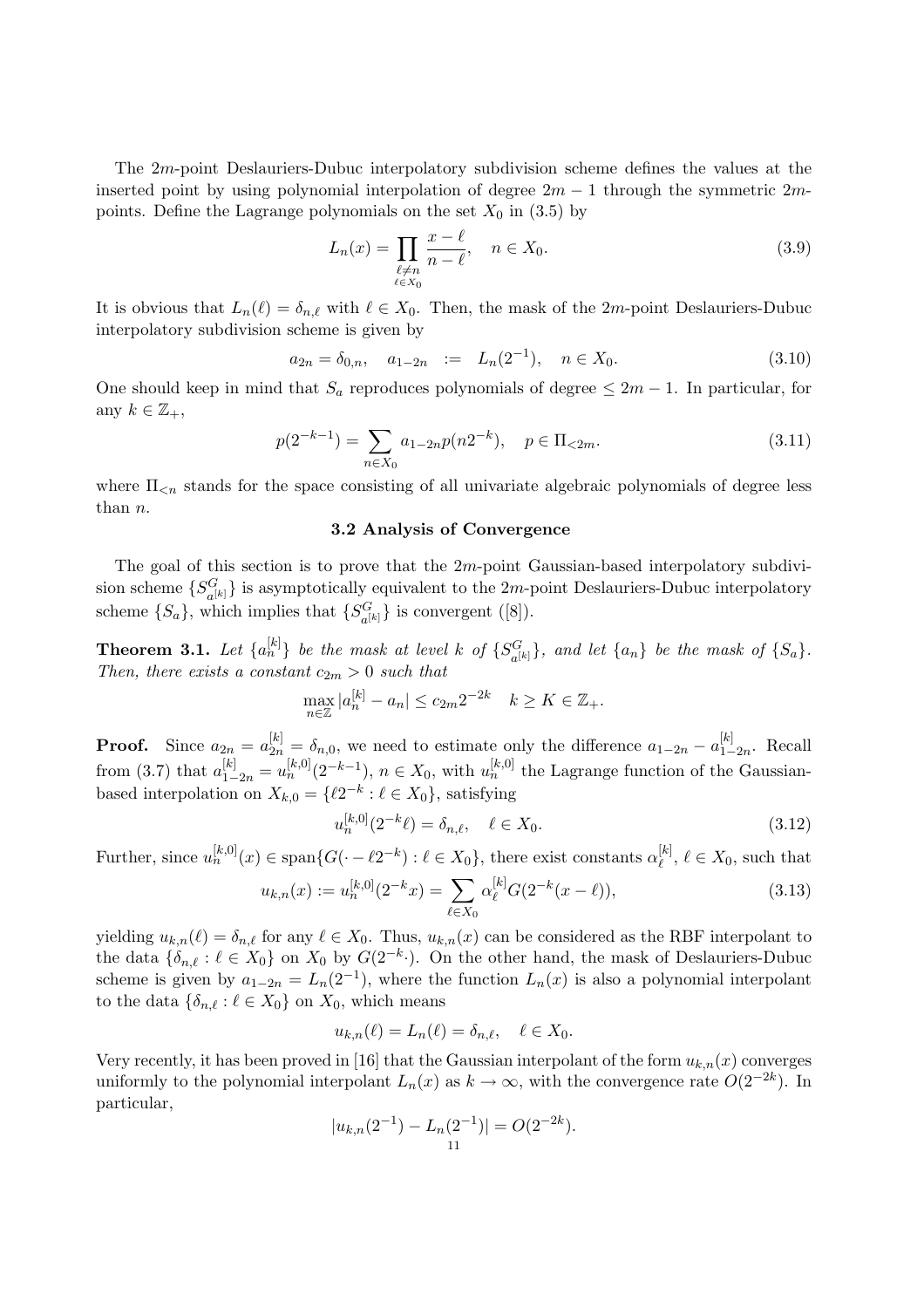Thus, since  $a_{1-2n}^{[k]} = u_{k,n}(2^{-1})$  and  $a_{1-2n} = L_n(2^{-1})$ , we arrive at the required conclusion.  $\Box$ 

**Corollary 3.2.** The scheme  $\{S^G_{\mathcal{A}}\}$  $\{G_{a^{[k]}}\}$  is convergent and is  $C^0$ .

## 3.3 Analysis of Smoothness

First, we give a simple proof of  $C^1$  smoothness based on a result from [8]:

**Result A**: The scheme  $\{S_{a^{[k]}}\}$  is in  $C^{\gamma}$  if a scheme  $\{S_a\}$  is in  $C^{\gamma}$  and

$$
\sum_{k \in \mathbb{Z}_+} 2^{\gamma k} \|S_a - S_{a^{[k]}}\|_{\infty} < \infty.
$$
\n(3.14)

Theorem 3.3. Let  $\{S_{sl}^G\}$  $\{G_{a^{[k]}}\}$  be the  $2m$ -point Gaussian-based interpolatory subdivision scheme. Then, if  $m \geq 2$ ,  $\{S_{\text{eff}}^G\}$  $_{a^{[k]}}^G$  is at least  $C^1$ .

**Proof.** Let  $S_a$  be the  $2m$ -point Deslauriers-Dubuc interpolatory scheme, it is clear from Theorem 3.1 that  $\overline{\phantom{a}}$ 

$$
\sum_{k\in\mathbb{Z}_+} 2^k \|S_a - S_{a^{[k]}}^G\|_{\infty} < \infty.
$$

Since  $S_a$  is at least  $C^1$  for  $m \geq 2$ , the  $C^1$ -smoothenss of  $\{S_a^G\}$  $\binom{G}{a^{[k]}}$  is an immediate consequence of Result A.  $\Box$ 

Next, we show that if the 2m-point Deslauriers-Dubuc interpolatory scheme  $\{S_a\}$  is  $C^{L+\nu}$ with  $L \in \mathbb{Z}_+$  and  $\nu \in (0,1)$ , then the non-stationary 2*m*-point Gaussian-based interpolatory subdivision scheme  $\{S_{sl}^G\}$  ${}_{a^{[k]}}^G$  is  $C^{L+\mu}$  for some  $\mu \in (0,1)$ . It implies that both  $2m$ -point schemes have the same integer smoothness as the 2m-point Deslauriers-Dubuc interpolatory scheme. This is proved by Theorem 2.9 and by verifying first that  $\{S^G_{\perp}\}$  ${G \choose a^{[k]}}$  satisfies Condition A of section 2. Our proof relies on the following property of the Gaussian function [11]

$$
\det (G^{(\ell+n)}(0)) \neq 0, \quad \ell, n = 0, \cdots, 2m - 1 \tag{3.15}
$$

and on the three auxiliary lemmas.

**Lemma 3.4.** Let  $T_{G^{(\ell)}}$  be the Taylor polynomial of  $G^{(\ell)}$  of degree 2m – 1 around zero, i.e.,

$$
T_{G^{(\ell)}}(x) := \sum_{n=0}^{2m-1} \frac{x^n}{n!} G^{(\ell+n)}(0). \tag{3.16}
$$

Then,  $T_{G^{(\ell)}}, \ell = 0, \cdots, 2m-1$ , are linearly independent.

**Proof.** It is sufficient to prove that for any distinct points  $t_0, \dots, t_{2m-1}$ , the  $2m \times 2m$  matrix T with entries

$$
\mathbf{T}(\ell,n) = T_{G^{(\ell)}}(t_n), \quad \ell, n = 0, \cdots, 2m-1
$$

is non-singular. We see that the matrix  $\mathbf T$  can be decomposed as

$$
\mathbf{T}=\mathbf{B}\cdot\mathbf{V},
$$

where

$$
\mathbf{B}(\ell,n) = G^{(\ell+n)}(0) \quad \text{and} \quad \mathbf{V}(\ell,n) = t_n^{\ell} / \ell!.
$$

Since both matrices **B** and **V** are invertible, the non-singularity of **T** is immediate.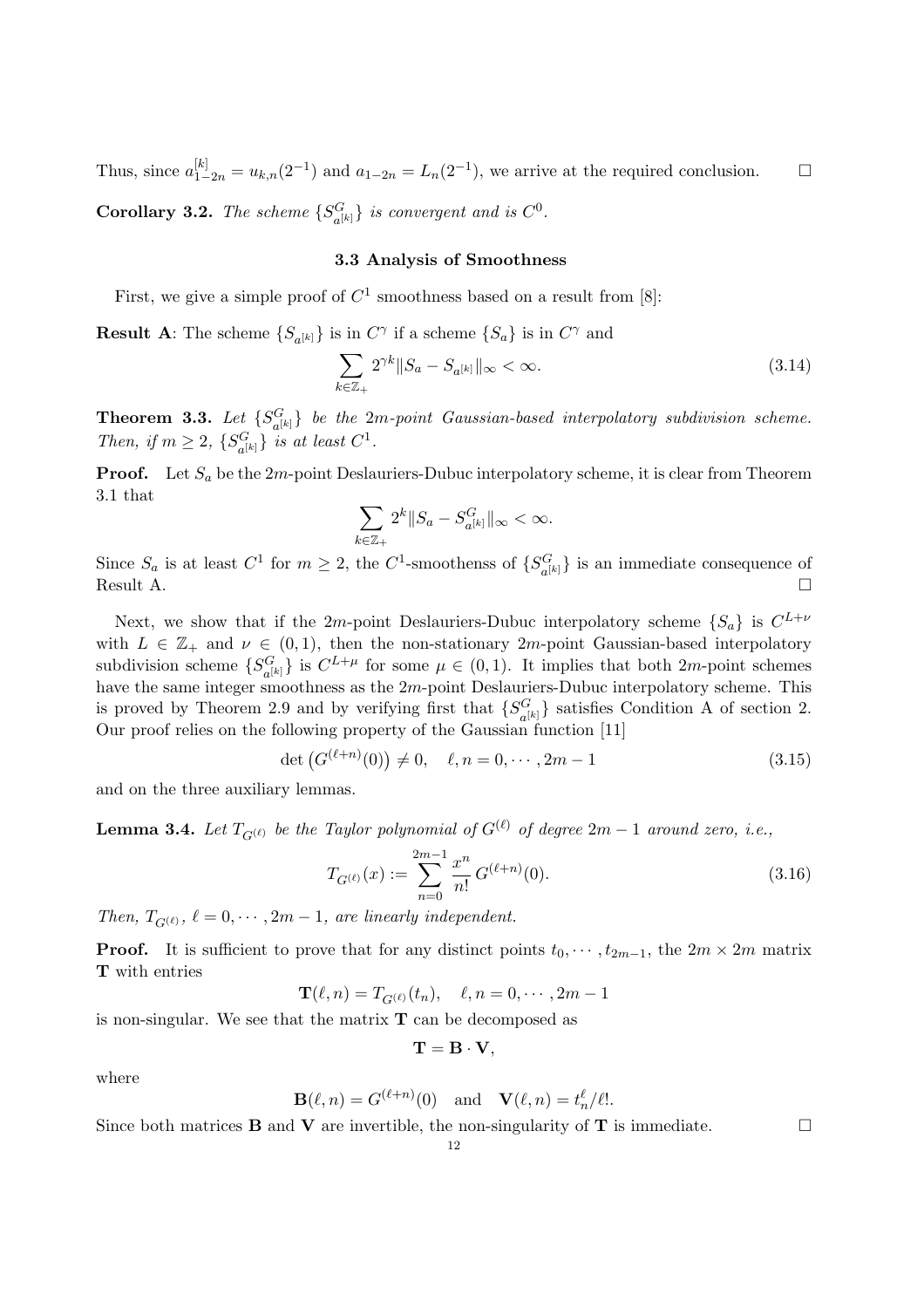To prove the next lemma, we recall that the  $(n-1)$ -th order *divided difference* of a function  $f \in C^{n-1}$  at the points  $(-m+1), \cdots, (-m+n)$  is given by

$$
(n-1)!f[-m+1,\cdots,-m+n] = \sum_{\alpha=1}^{n-1} c_{n,\alpha} f(-m+\alpha) = f^{(n-1)}(\xi)
$$
\n(3.17)

with  $\xi \in [-m+1, -m+n]$  and where

$$
c_{n,\alpha} := (n-1)! \prod_{\substack{j \neq \alpha \\ j=1}}^n \frac{1}{\alpha - j}, \quad \alpha = 1, \cdots, n
$$
 (3.18)

**Lemma 3.5.** Let  $P_k$  be the  $2m \times 2m$  matrix with entries

$$
\mathbf{P}_k(\ell, n) := \mathbf{P}_{k,x}(\ell, n) := G^{(\ell)}(x - (n - m + 1)2^{-k}),\tag{3.19}
$$

where  $\ell, n = 0, \dots, 2m - 1$ . Then there exist  $\eta > 0$  and  $K \in \mathbb{Z}_+$  such that for any  $x \in [-\eta, \eta]$ ,

$$
\det \mathbf{P}_k = O(2^{-km(2m-1)}) \quad \text{and} \quad \|\mathbf{P}_k^{-1}\|_{\infty} = O(2^{(2m-1)k}), \quad k \ge K.
$$

Here  $\|\mathbf{A}\|_{\infty}$  indicates the  $\infty$ -norm of the matrix **A**.

**Proof.** Denote by  $\mathbf{p}_n$ ,  $n = 1, \dots, 2m$ , be the column vectors of the matrix  $\mathbf{P}_k$ . Since the determinant of a matrix is invariant under elementary column operations, we perform the following column operations:

$$
\mathbf{p}'_n := \mathbf{p}_n + \sum_{\alpha=1}^{n-1} c_{n,\alpha} \mathbf{p}_\alpha, \quad n = 2m, 2m - 1, \cdots, 1,
$$

with  $c_{n,\alpha}$  defined as in (3.17). Defining  $\mathbf{P}'_k$  to be the matrix with columns  $(\mathbf{p}'_1, \cdots, \mathbf{p}'_{2m})$ , we observe that  $\det(\mathbf{P}_k) = \det(\mathbf{P}'_k)$ . Further, applying (3.17), we get

$$
\mathbf{P}'_k(\ell, n) = 2^{-nk} G^{(\ell+n)}(x - \xi_{\ell,n} 2^{-k}),\tag{3.20}
$$

with  $0 \leq \ell, n \leq 2m-1$  and  $\xi_{\ell,n} \in [-m+1, -m+1+n]$ . Thus, from (3.15), we can deduce that there exist  $\eta > 0$  and  $K \in \mathbb{Z}_+$  such that det  $\mathbf{P}_k = O(2^{-km(2m-1)}) \neq 0$  for any  $x \in [-\eta, \eta]$  and  $k \geq K$ . Further, a direct calculation from (3.20) easily leads to the estimate  $\|\mathbf{P}_{\mu}^{-1}\|$  $\binom{-1}{k}$ ||∞ =  $O(2^{(2m-1)k})$  as  $k \to \infty$ .

For any  $\beta = 0, \dots, 2m - 1$ , define the function

$$
\Phi_{k,\beta}(x) := \sum_{n \in X_0} g_{\beta}^{[k]}(n) G(x - 2^{-k}n) \tag{3.21}
$$

so that the coefficient vector  $\mathbf{g}_{\beta}^{[k]} := (g_{\beta}^{[k]}(n) : n \in X_0)$  is obtained by solving the linear system

$$
\Phi_{k,\beta}^{(\ell)}(2^{-k-1}) = \delta_{\beta,\ell}(-1)^{\ell} \ell! \tag{3.22}
$$

which can be written in the matrix form

$$
\mathbf{P}_k \cdot \mathbf{g}_{\beta}^{[k]} = \mathbf{c}.
$$

where  $\mathbf{P}_k = \mathbf{P}_{k,2^{-k-1}}$  with  $\mathbf{P}_{k,x}$  defined in (3.19) and  $\mathbf{c}(\ell) := \delta_{\beta,\ell}(-1)^{\ell} \ell!$  with  $\ell = 0, \cdots, 2m-1$ . The following estimates are central to the proof that  $\{S^G_{\mu\nu}\}$  ${G \choose a^{[k]}}$  satisfies Conditon A.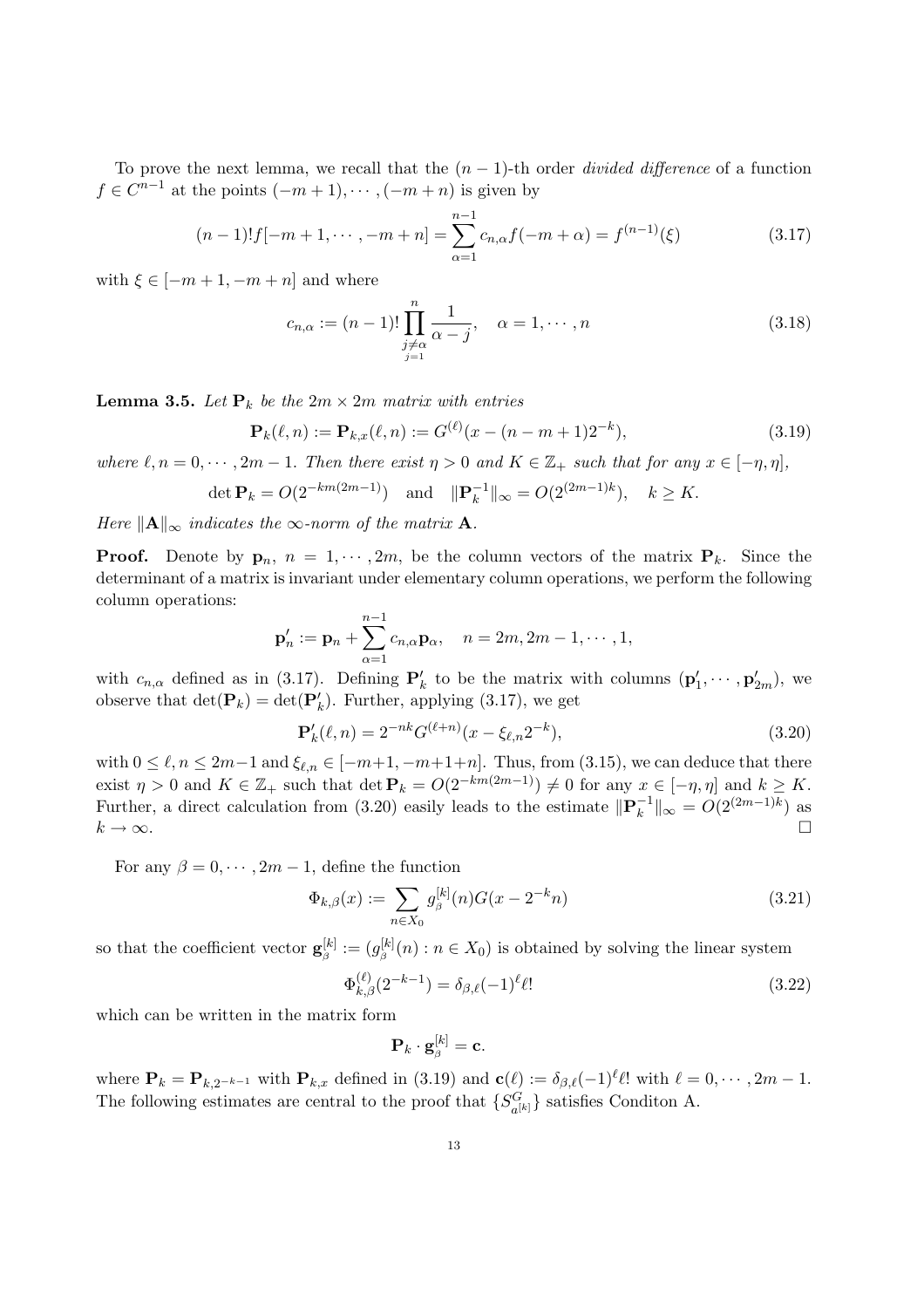Lemma 3.6. For all  $\beta = 0, \cdots, 2m - 1$ ,

$$
(i) \|g_{\beta}\|_{\infty} = O(2^{k(2m-1)}) \quad \text{ask} \to \infty,
$$
  
\n
$$
(ii) \| \Phi_{k,\beta}^{(\ell)}(2^{-k-1}) \| \le c, \quad \ell = 2m, \cdots, 4m - 2.
$$
\n
$$
(3.23)
$$

**Proof.** Since  $\mathbf{g}_{\beta}^{[k]} = \mathbf{P}_{k}^{-1}$  $\int_k^{-1} \cdot \mathbf{c}$ , the estimate  $\|\mathbf{g}_{\beta}^{[k]}\|_{\infty} = O(2^{k(2m-1)})$  follows immediately from Lemma 3.5. Next, recall that  $T_{G^{(\ell)}}$  indicates the Taylor polynomial of degree  $2m - 1$  of  $G^{(\ell)}$ around zero with  $\ell = 2m, \dots, 4m - 2$ . By Lemma 3.4, there exist some suitable constants around zero with  $\ell = 2m, \dots, 4m-2$ . By Lemma 3.4, there exist some s<br>  $\gamma_{\ell,0}, \dots, c\gamma_{\ell,2m-1}$  such that  $T_{G^{(\ell)}} =: \sum_{\alpha=0}^{2m-1} \gamma_{\ell,\alpha} T_{G^{(\alpha)}}$ . Thus, we get from (3.21),

$$
\Phi_{k,\beta}^{(\ell)}(2^{-k-1}) = \sum_{n \in X_0} g_{\beta}^{[k]}(n) G^{(\ell)}(2^{-k-1} - n2^{-k})
$$
  
\n
$$
= \sum_{n \in X_0} g_{\beta}^{[k]}(n) (T_{G^{(\ell)}}(2^{-k-1} - n2^{-k}) + O(2^{-2mk}))
$$
  
\n
$$
= \sum_{\alpha=0}^{2m-1} \gamma_{\ell,\alpha} \sum_{n \in X_0} g_{\beta}^{[k]}(n) [T_{G^{(\alpha)}}(2^{-k-1} - n2^{-k}) + O(2^{-2mk})].
$$

Note that

$$
T_{G^{(\alpha)}}(2^{-k-1} - n2^{-k}) = G^{(\alpha)}(2^{-k-1} - n2^{-k}) + O(2^{-2mk}), \quad \alpha = 0, \cdots, 2m - 1.
$$

Applying this identity to (3.21), we get in view of (3.23)

$$
\left| \sum_{n \in X_0} g_{\beta}^{[k]}(n) T_{G^{(\ell)}}(2^{-k-1} - n 2^{-k}) \right| \leq \left| \Phi_{k,\beta}^{(\ell)}(2^{-k-1}) \right| + O(2^{-k})
$$
  

$$
\leq \ell! + O(2^{-k}),
$$

as a consequence of (3.22). Also, by (i), the property  $|\Phi_{k,\beta}^{(\ell)}(2^{-k-1})| \leq c$  for  $\ell = 2m, \cdots, 4m-2$  is  $\Box$ obvious.  $\Box$ 

Now, we are ready to prove that  $\{S_{\text{off}}^G\}$  $G_{a^{[k]}}$ } satisfies Condition A with  $M = 2m$ .

**Theorem 3.7.** Let  $a^{[k]}(z) = \sum_{n \in \mathbb{Z}} a^{[k]}_n z^n$  be the Laurent polynomial at level k associated with  $\{S_{\circ}^G$  $_{a^{[k]}}^G$ . Then, for any  $\beta = 0, \cdots, 2m-1$ , we have

$$
|D^{\beta}a^{[k]}(-1)| \le c2^{-k(2m-\beta)}, \quad k \ge K
$$

for some  $K \in \mathbb{Z}_+$ .

Proof. Since

$$
D^{\beta}a^{[k]}(-1) = \sum_{\ell=0}^{\beta} \gamma_{\beta,\ell} \sum_{n \in \mathbb{Z}} a_n^{[k]} n^{\ell}(-1)^n
$$

for some constants  $\gamma_{\beta,\ell}$ ,  $\ell = 0, \cdots, \beta$ , it is sufficient to prove that for any  $\beta = 0, \cdots, 2m - 1$ ,

$$
s_{\beta} := \sum_{n \in \mathbb{Z}} (-1)^n n^{\beta} a_n^{[k]} = O(2^{-k(2m-\beta)}), \quad k \to \infty,
$$

in order to conclude Condition A. Recalling that  $a_{2n}^{[k]} = \delta_{n,0}$ , observe that

$$
2^{-\beta(k+1)}s_{\beta} = \delta_{\beta,0} - \sum_{n \in X_0} a_{1-2n}^{[k]} \left( (-n+2^{-1})2^{-k} \right)^{\beta}.
$$
 (3.24)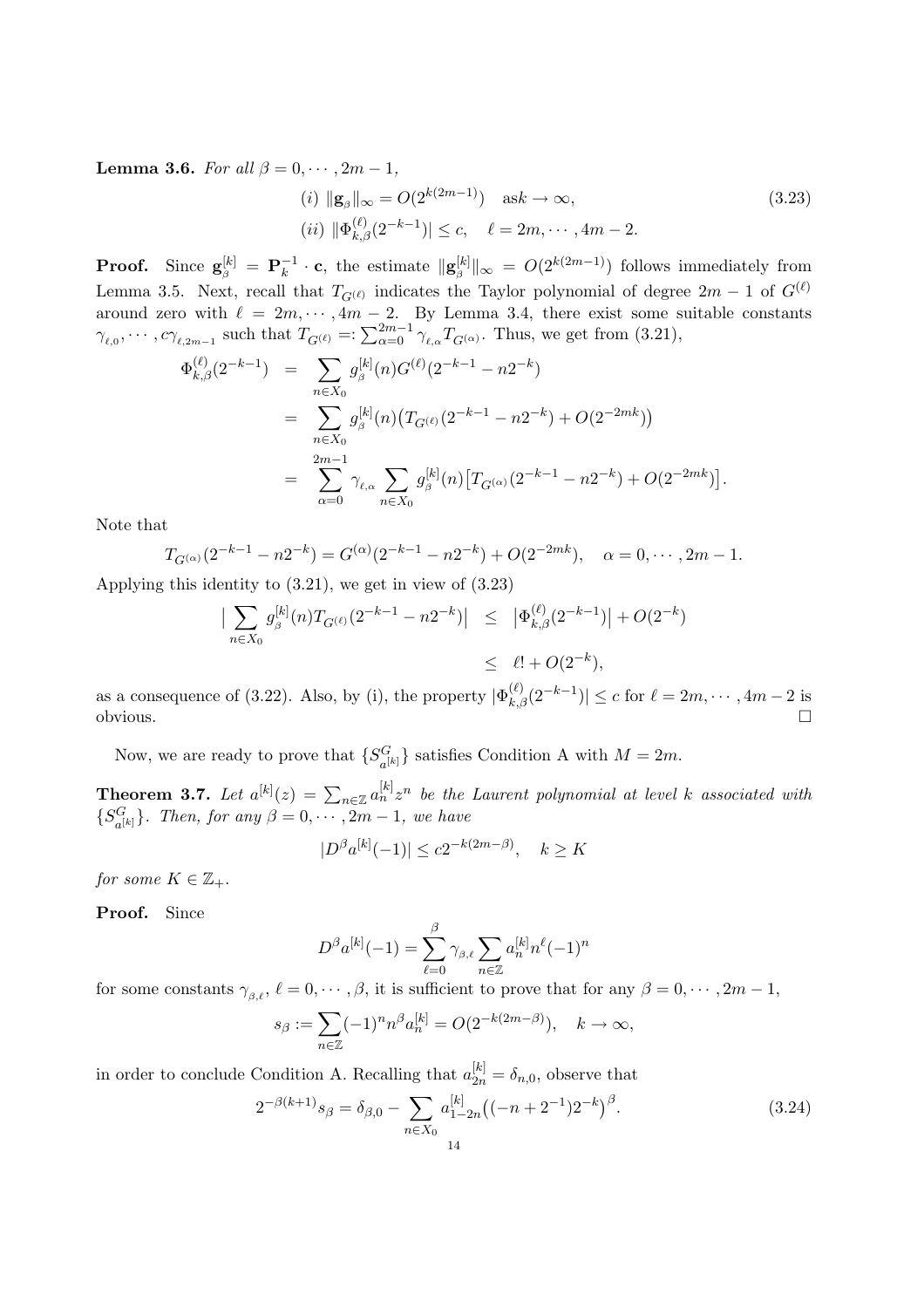Invoking  $(3.8)$  and  $(3.22)$ , we get

$$
\delta_{\beta,0} = \Phi_{k,\beta}(2^{-k-1}) = \sum_{n \in X_0} a_{1-2n}^{[k]} \Phi_{k,\beta}(n2^{-k}).
$$
\n(3.25)

This together with (3.24) lead to

$$
2^{-\beta(k+1)}s_{\beta} = \sum_{n \in X_0} a_{1-2n}^{[k]} \left( \Phi_{k,\beta}(n2^{-k}) - ((-n+2^{-1})2^{-k})^{\beta} \right).
$$
 (3.26)

In the following, we replace  $\Phi_{k,\beta}(n2^{-k})$  by its Taylor polynomial of degree  $4m-2$  plus the remainder term. The Taylor expansion of  $\Phi_{k,\beta}$  around  $2^{-k-1}$  of degree  $4m-2$  is

$$
\Phi_{k,\beta}(n2^{-k}) = \sum_{\ell=0}^{4m-2} \left( (n-2^{-1})2^{-k} \right)^{\ell} \frac{\Phi_{k,\beta}^{(\ell)}(2^{-k-1})}{\ell!} + R_{k,\beta,m} \tag{3.27}
$$

where the remainder  $R_{k,\beta,m}$  is given by

$$
R_{\Phi_{\beta},4m-1} = ((n-2^{-1})2^{-k})^{4m-1} \frac{\Phi_{k,\beta}^{(4m-1)}(\xi 2^{-k})}{(4m-1)!}
$$

with  $\xi$  a point between  $2^{-1}$  and n. Noting that by (3.22)

$$
\sum_{\ell=0}^{2m-1} ((n-2^{-1})2^{-k})^{\ell} \frac{\Phi_{k,\beta}^{(\ell)}(2^{-k-1})}{\ell!} = \left( (-n+2^{-1})2^{-k} \right)^{\beta},
$$

we get from (3.25) and (3.26)

$$
2^{-\beta(k+1)}s_{\beta} = \sum_{n \in X_0} a_{1-2n}^{[k]} \left( \sum_{\ell=2m}^{4m-2} \left( (n-2^{-1})2^{-k} \right)^{\ell} \frac{\Phi_{k,\beta}^{(\ell)}(2^{-k-1})}{\ell!} + R_{k,\beta,m} \right).
$$

By Lemma 3.6,  $|\Phi_{k,\beta}^{(\ell)}(2^{-k-1})| \leq c$  for any  $\ell = 2m, \cdots, 4m-2$ . Consequently,

$$
\left| \sum_{n \in \mathbb{Z}} (-1)^n n^{\beta} a_n^{[k]} \right| \le c 2^{-k(2m-\beta)} \left( 1 + 2^{-k(2m-1)} \|\Phi_{k,\beta}^{(4m-1)}\|_{L_\infty[-\eta,\eta]} \right).
$$
 (3.28)

Since  $\|\mathbf{g}_{\beta}\|_{\infty} = O(2^{k(2m-1)})$  and  $G^{(4m-1)}$  is bounded,

$$
2^{-k(2m-1)} \|\Phi_{\beta}^{(4m-1)}\|_{L_{\infty}[-\eta,\eta]} \leq c,
$$

which completes the proof of theorem.  $\Box$ 

We are now ready to state and prove the main theorem of this section.

**Theorem 3.8.** If the 2m-point Deslauriers-Dubuc interpolatory scheme  $\{S_a\}$  is  $C^{L+\nu}$  with  $L \in$  $\mathbb{Z}_+$  and  $\nu \in (0,1)$ , then the non-stationary  $2m$ -point Gaussian-based interpolatory subdivision scheme  $\{S_{sl}^G\}$  $\{G_{a^{[k]}}\}$  is  $C^{L+\mu}$  for some  $\mu \in (0,1)$ .

**Proof.** Due to Theorem 3.1, both 2*m*-point schemes  $\{S_{s}^{G}$  ${G \choose a^{[k]}}$  and  ${S_a}$  are asymptotically equivalent. As a consequence of Theorem 3.7 and Theorem 2.9, this theorem is immediate.  $\Box$ 

Corollary 3.9. The non-stationary 2m-point Gaussian-based interpolatory subdivision scheme has the same integer smoothness as the 2m-point Deslauriers-Dubuc interpolatory scheme.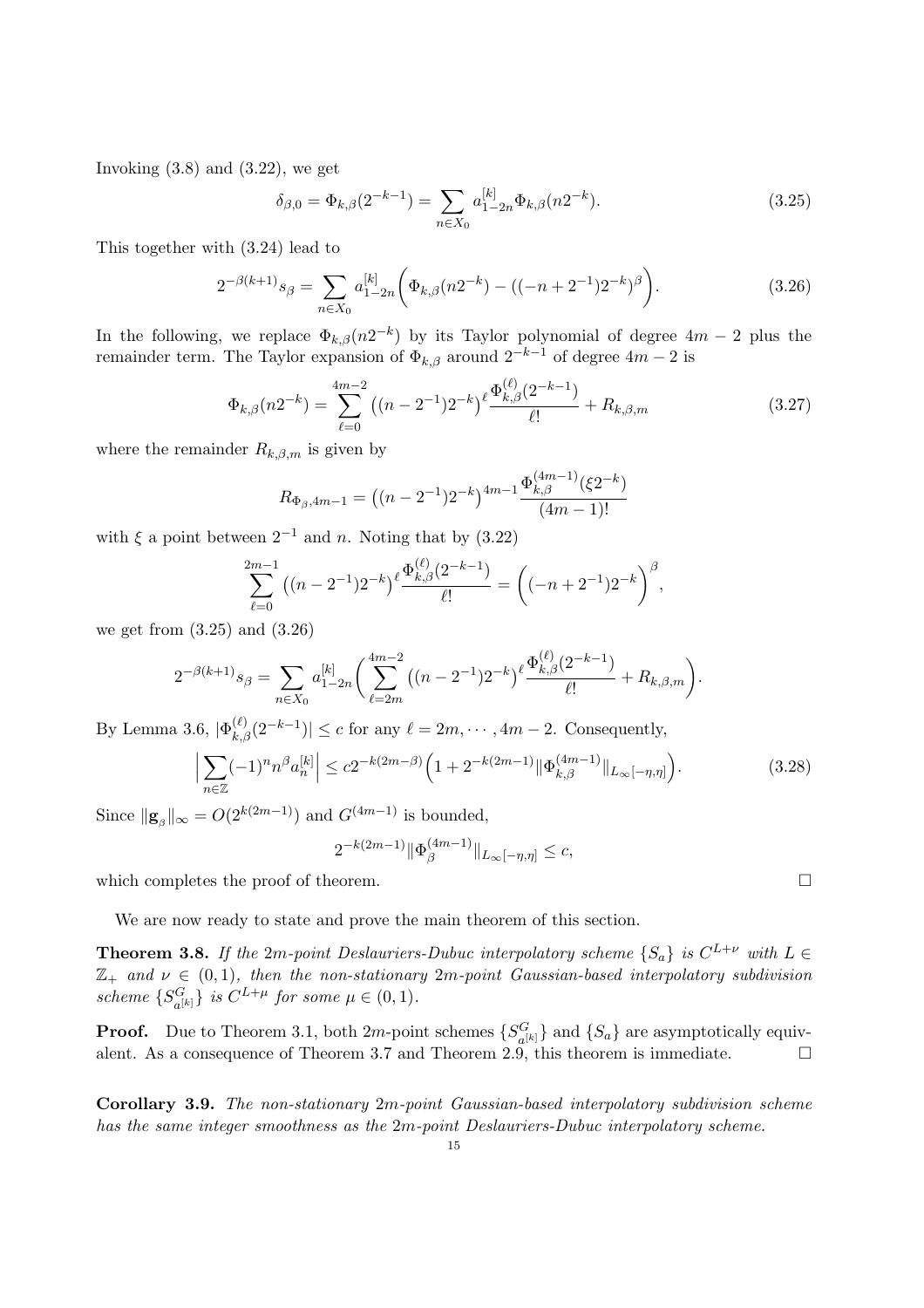

FIGURE 4.1: Interpolating curves generated by the 4-point Gaussian-based interpolation with  $\lambda^{-1} = .5$ , (solid) and the 4-point DD scheme (dotted).

Remark: In this section, the Gaussian function has been used. We believe that the same results can be obtained by using other smooth radial basis functions such as multiquadrics.

#### 4. Examples

In this section, we illustrate the performance of the 4-point Gaussian-based interpolatory subdivision schemes with some numerical examples. Recall that the Gaussian function is of the form

$$
G(x) = e^{-|x|^2/\lambda^2}, \quad \lambda > 0.
$$

Here  $\lambda$  serves as a shape parameter. Having tried several alternatives for the parameter  $\lambda$ , we found out that good choices of  $\lambda$  are in the range  $0 < \lambda^{-1} \leq 1.0$ . The solid curves in Figure 4.1 are generated by a 4-point Gaussian-based interpolatory subdivision scheme using the parameter  $\lambda^{-1} = .5$ . The dotted curves in Figure 4.1 are generated by the 4-point Deslauriers-Dubuc scheme. It is known that the 4-point Deslauriers-Dubuc scheme has the smoothness  $C^1$ . Hence, due to Theorem 3.8, the 4-point Gaussian-based interpolatory subdivision scheme is also  $C<sup>1</sup>$ . On the other hand, the 4-point Gaussian-based scheme is a first step towards the design and analysis of bivariate Gaussian-based schemes extending the interpolatory butterfly scheme. However, this requires much heavier analysis, especially at extraordinary points.

In addition, the Gaussian-based schemes have an advantage over polynomial based schemes, especially in signal processing. The following example shows an application of the 4-point Gaussian based scheme as compared to the 4-point Deslauriers-Dubuc scheme. We approximate oscillatory signals of the form [3]

$$
f(t) = \cos(2\pi Ft + \beta \sin(2\pi F_s t)).
$$

We choose  $F = 0.5$ ,  $\beta = 5.75$ ,  $F_s = 0.0062$  and use 311 data samples in the domain [0,30] as initial data for the subdivision. The solid curve in Figure 4.2 indicates the approximation errors by the 4-point Gaussian-based schemes as a function of  $\lambda$ . The dotted line is the error by the Deslauriers-Dubuc 4-point scheme. We find that by choosing a suitable parameter  $\lambda$  in the Gaussian  $g(x) := e^{-x^2/\lambda^2}$  (around  $\lambda = 2\pi$  in this example), the 4-point Gaussian-based scheme provides much better accuracy than the polynomial based 4-point scheme. For this reason, a future project would be to find an algorithm for choosing the appropriate  $\lambda$  for a given signal.

Acknowledgments. We are grateful to the anonymous referees for their helpful suggestions. The third author also would like to thank Tel-Aviv University for its hospitality while visiting as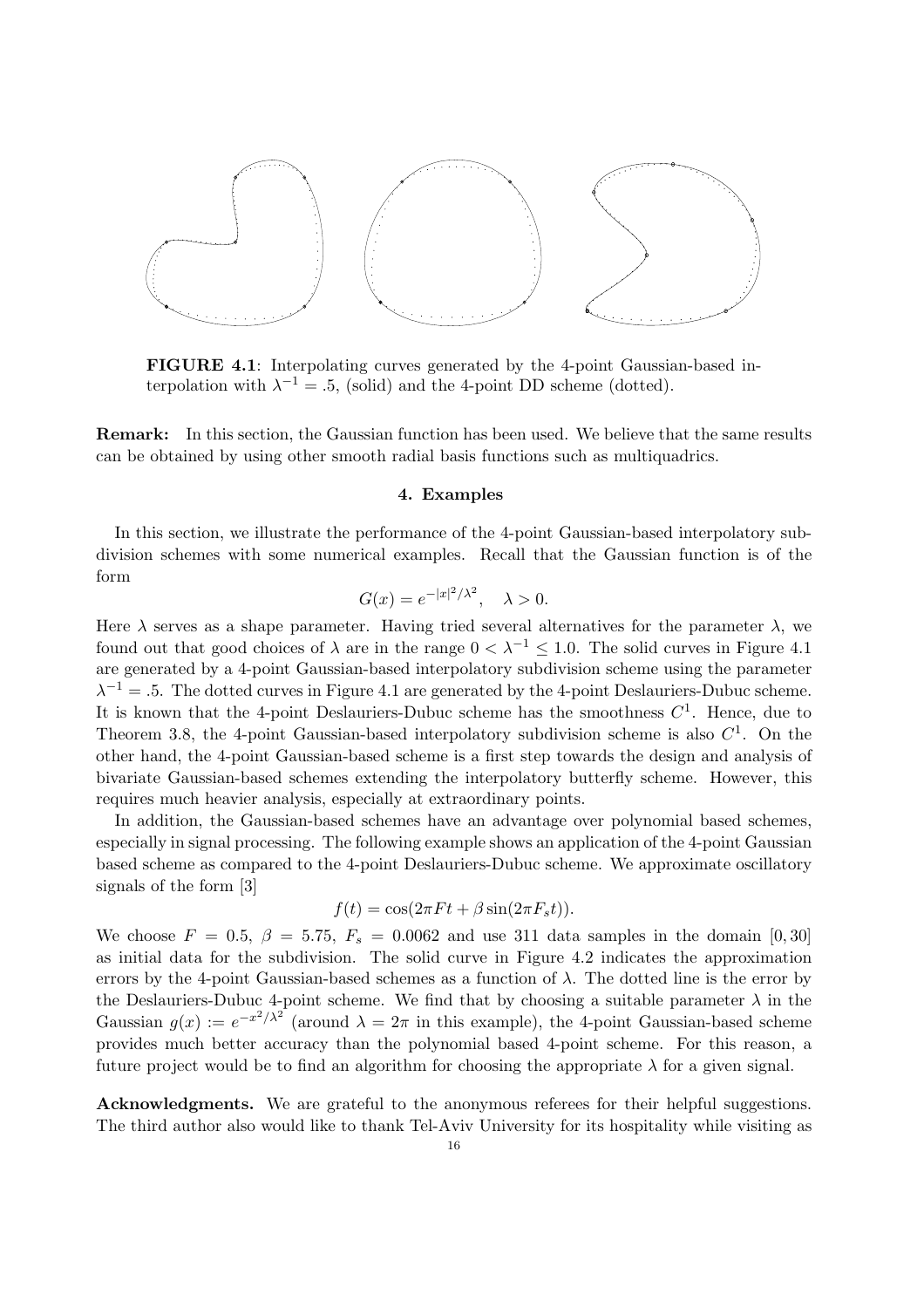

FIGURE 4.2: Approximation errors by the 4-point Gaussian-Based Scheme as a function of  $\lambda$ . The dotted line indicates the error by the 4-point Deslauriers-Dubuc scheme.

a postdoctoral research associate from Oct. 2000 to July 2001. We also thank Yaron Lipman for suggesting a shorter presentation of Lemma 2.3.

#### **REFERENCES**

- [1] A. CAVARETTA, W. DAHMEN, AND C. A. MICCHELLI, Stationary Subdivision, Mem. Amer. Math. Soc. 93 (1991), 1-186.
- [2] A. Cohen and N. Dyn, Nonstationary Subdivision Schemes and multiresolution analysis, SIAM J. Math. Anal. 27 (1996), 1745-1769.
- [3] K. CLARKE AND D. HESS, *Communication Circuits, Analysis and Design*, Addison Wesley, 1978.
- [4] N. Dyn, Interpolation and Approximation by Radial and Related Functions, Approximation Theory VI, (C. K. Chui, L. L. Schumaker and J. Ward eds.), Academic press, (1989), 211-234.
- [5] N. Dyn, Subdivision Schemes in Computer-Aided Geometric Design, Advances in Numerical Analysis Vol. II: Wavelets, Subdivision Algorithms and Radial Basis Functions (W.A. Light ed.), Oxford University Press, (1992), 36-104.
- [6] G. DESLAURIERS AND S. DUBUC, Symmetric Iterative interpolation, Constr. Approx. 5 (1989), 49-68.
- [7] N. Dyn, J.A. Gregory, and D. Levin, A four-point interpolatory subdivision scheme for curve design, Comp. Aided Geom. Design 4 (1987), 257-268.
- [8] N. Dyn and D. Levin, Analysis of Asymptotically Equivalent Binary Subdivision Schemes, J. of Math. Anal. Appl. 193 (1995), 594-621.
- [9] N. DYN AND D. LEVIN, *The Subdivision Experience*, Curves and Surfaces II, (P. J. Laurent, A. Le Méhauté, and L. L. Schumaker eds.), AKPeters, Boston, (1991), 1-17.
- [10] N. DYN, D. LEVIN, AND A. LUZZATTO, Exponential Reproducing Subdivision Scheme, Found. Comp. Math. 3 (2003), 187-206.
- [11] S. KARLIN AND W.J. STUDDEN, Tchebycheff Systems: With Applications in Analysis and Statistics, Interscience Publishers, New York, 1966.
- [12] C. A. Micchelli, Interpolation of Scattered Data: Distances, Matrices, and Conditionally Positive Functions, Constr. Approx. 2 (1986), 11-22.
- [13] M. J. D. POWELL, The Theory of Radial basis functions approximation in 1990, Advances in Numerical Analysis Vol. II: Wavelets, Subdivision Algorithms and Radial Basis Functions (W.A. Light ed.), Oxford University Press, (1992), 105-210.
- [14] W. R. MADYCH AND S. A. NELSON, *Multivariate interpolation and conditionally positive functions I*, Approximation Theory and its Applications 4 (1988), no 4, 77-89.
- [15] W. R. MADYCH AND S. A. NELSON, *Multivariate interpolation and conditionally positive functions II*, Math. Comp. 54 (1990), 211-230.
- [16] R. Schaback, Multivariate Interpolation by Polynomials and Radial Basis Functions, Constr. Approx. 21 (2005), 293-317.